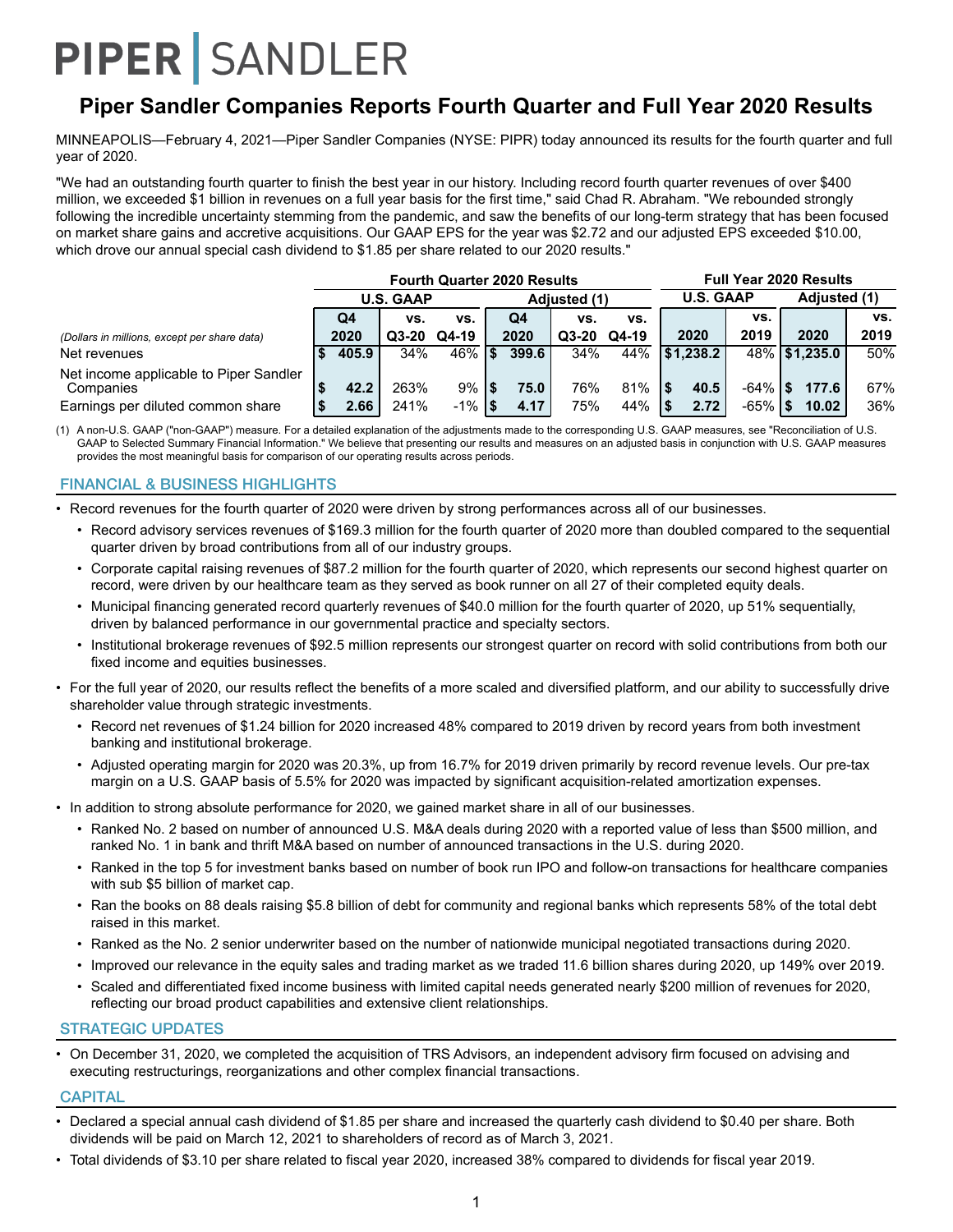## U.S. GAAP SELECTED FINANCIAL DATA

The following summarizes our results on a U.S. GAAP basis.

| $\%$<br>Dec. 31,<br>Sept. 30,<br>Dec. 31,<br>Dec. 31,<br>% Change vs.<br>Dec. 31,<br>Q3-20<br>2020<br>2020<br>2019<br>Q4-19<br>2020<br>2019<br>Change<br>(Dollars in thousands, except per share data)<br><b>Revenues</b><br>18%<br>\$169,282<br>77,250<br>\$143,809<br>119%<br>\$<br>443,327<br>\$440,695<br>1%<br>\$<br>Advisory services<br>101%<br>181%<br>87,181<br>99,528<br>43,442<br>$-12%$<br>295,333<br>105,256<br>Corporate financing<br>28%<br>44%<br>Municipal financing<br>39,953<br>31,149<br>51%<br>119,816<br>83,441<br>26,457<br>Investment banking<br>296,416<br>46%<br>36%<br>203,235<br>218,400<br>858,476<br>629,392<br>36%<br>18%<br>23%<br>161,445<br>84%<br>39,509<br>33,439<br>32,034<br>87,555<br>Equity brokerage<br>Fixed income services<br>52,998<br>53,325<br>21,874<br>$-1%$<br>142%<br>196,308<br>80,336<br>144%<br>Institutional brokerage<br>7%<br>72%<br>113%<br>92,507<br>86,764<br>53,908<br>357,753<br>167,891<br>1,939<br>5,830<br>$-7%$<br>$-67%$<br>$-51%$<br>Interest income<br>2,095<br>13,164<br>26,741<br>21%<br>293%<br>22,275<br>4%<br>Investment income<br>18,278<br>15,080<br>4,653<br>23,265<br>409,140<br>45%<br>846,299<br>48%<br>Total revenues<br>307,174<br>282,791<br>33%<br>1,252,658<br>$-6%$<br>$-17%$<br>23%<br>3,252<br>3,455<br>3,920<br>14,445<br>11,733<br>Interest expense<br>\$405,888<br>\$303,719<br>34%<br>46%<br>\$1,238,213<br>\$834,566<br>48%<br>\$278,871<br>Net revenues<br><b>Non-interest expenses</b><br>\$266,118<br>\$209,660<br>\$169,619<br>27%<br>57%<br>877,462<br>\$516,090<br>70%<br>Compensation and benefits<br>\$<br>69,239<br>69,410<br>55,370<br>$-\%$<br>25%<br>292,203<br>199,497<br>46%<br>Non-compensation expenses<br>\$335,357<br>\$279,070<br>\$224,989<br>20%<br>49%<br>\$1,169,665<br>63%<br>Non-interest expenses<br>\$715,587<br><b>Income from continuing</b><br>operations before income tax<br>53,882<br>186%<br>31%<br>$-42%$<br>70,531<br>\$<br>24,649<br>\$<br>68,548<br>\$118,979<br>\$<br>expense<br>\$<br><b>Ratios and margin</b><br>Compensation ratio<br>65.6%<br>69.0%<br>60.8%<br>70.9%<br>61.8%<br>17.1%<br>22.9%<br>19.9%<br>23.6%<br>23.9%<br>Non-compensation ratio<br>17.4%<br>8.1%<br>19.3%<br>5.5%<br>14.3%<br>Pre-tax margin<br><b>Amounts applicable to Piper</b><br><b>Sandler Companies</b><br>Net income from continuing<br>\$42,160<br>\$11,617<br>38,658<br>263%<br>9%<br>40,504<br>\$<br>87,939<br>$-54%$<br>operations<br>\$<br>\$<br>Income from discontinued<br>$-$ %<br>operations<br>$-\%$<br>23,772<br>N/M<br>\$11,617<br>\$38,658<br>$9\%$<br>42,160<br>263%<br>40,504<br>\$111,711<br>Net income<br>\$<br>\$<br>$-64%$<br><b>Earnings per diluted common</b><br>share<br>\$<br>\$<br>2.70<br>241%<br>$-1\%$<br>Income from continuing operations<br>2.66<br>0.78<br>-\$<br>2.72<br>\$<br>6.05<br>$-55%$<br>\$<br>Income from discontinued<br>$-$ %<br>N/M<br>$-\%$<br>1.65<br>operations<br>$\boldsymbol{\$}$<br>0.78<br>2.66<br>\$<br>2.70<br>241%<br>$-1%$<br>2.72<br>$\sqrt[6]{\frac{2}{5}}$<br>Earnings per diluted common share<br>7.69<br>\$<br>$\sqrt{2}$<br>$-65%$ | <b>Three Months Ended</b> |  |  |  | <b>Twelve Months Ended</b> |  |  |  |
|-------------------------------------------------------------------------------------------------------------------------------------------------------------------------------------------------------------------------------------------------------------------------------------------------------------------------------------------------------------------------------------------------------------------------------------------------------------------------------------------------------------------------------------------------------------------------------------------------------------------------------------------------------------------------------------------------------------------------------------------------------------------------------------------------------------------------------------------------------------------------------------------------------------------------------------------------------------------------------------------------------------------------------------------------------------------------------------------------------------------------------------------------------------------------------------------------------------------------------------------------------------------------------------------------------------------------------------------------------------------------------------------------------------------------------------------------------------------------------------------------------------------------------------------------------------------------------------------------------------------------------------------------------------------------------------------------------------------------------------------------------------------------------------------------------------------------------------------------------------------------------------------------------------------------------------------------------------------------------------------------------------------------------------------------------------------------------------------------------------------------------------------------------------------------------------------------------------------------------------------------------------------------------------------------------------------------------------------------------------------------------------------------------------------------------------------------------------------------------------------------------------------------------------------------------------------------------------------------------------------------------------------------------------------------------------------------------------------------------------------------------------------------------------------------------------------------------------------------------------------------------------------------------------------------------------------------------------------------------------------------------------------------------------------------------------------------------------------------------------------------|---------------------------|--|--|--|----------------------------|--|--|--|
|                                                                                                                                                                                                                                                                                                                                                                                                                                                                                                                                                                                                                                                                                                                                                                                                                                                                                                                                                                                                                                                                                                                                                                                                                                                                                                                                                                                                                                                                                                                                                                                                                                                                                                                                                                                                                                                                                                                                                                                                                                                                                                                                                                                                                                                                                                                                                                                                                                                                                                                                                                                                                                                                                                                                                                                                                                                                                                                                                                                                                                                                                                                         |                           |  |  |  |                            |  |  |  |
|                                                                                                                                                                                                                                                                                                                                                                                                                                                                                                                                                                                                                                                                                                                                                                                                                                                                                                                                                                                                                                                                                                                                                                                                                                                                                                                                                                                                                                                                                                                                                                                                                                                                                                                                                                                                                                                                                                                                                                                                                                                                                                                                                                                                                                                                                                                                                                                                                                                                                                                                                                                                                                                                                                                                                                                                                                                                                                                                                                                                                                                                                                                         |                           |  |  |  |                            |  |  |  |
|                                                                                                                                                                                                                                                                                                                                                                                                                                                                                                                                                                                                                                                                                                                                                                                                                                                                                                                                                                                                                                                                                                                                                                                                                                                                                                                                                                                                                                                                                                                                                                                                                                                                                                                                                                                                                                                                                                                                                                                                                                                                                                                                                                                                                                                                                                                                                                                                                                                                                                                                                                                                                                                                                                                                                                                                                                                                                                                                                                                                                                                                                                                         |                           |  |  |  |                            |  |  |  |
|                                                                                                                                                                                                                                                                                                                                                                                                                                                                                                                                                                                                                                                                                                                                                                                                                                                                                                                                                                                                                                                                                                                                                                                                                                                                                                                                                                                                                                                                                                                                                                                                                                                                                                                                                                                                                                                                                                                                                                                                                                                                                                                                                                                                                                                                                                                                                                                                                                                                                                                                                                                                                                                                                                                                                                                                                                                                                                                                                                                                                                                                                                                         |                           |  |  |  |                            |  |  |  |
|                                                                                                                                                                                                                                                                                                                                                                                                                                                                                                                                                                                                                                                                                                                                                                                                                                                                                                                                                                                                                                                                                                                                                                                                                                                                                                                                                                                                                                                                                                                                                                                                                                                                                                                                                                                                                                                                                                                                                                                                                                                                                                                                                                                                                                                                                                                                                                                                                                                                                                                                                                                                                                                                                                                                                                                                                                                                                                                                                                                                                                                                                                                         |                           |  |  |  |                            |  |  |  |
|                                                                                                                                                                                                                                                                                                                                                                                                                                                                                                                                                                                                                                                                                                                                                                                                                                                                                                                                                                                                                                                                                                                                                                                                                                                                                                                                                                                                                                                                                                                                                                                                                                                                                                                                                                                                                                                                                                                                                                                                                                                                                                                                                                                                                                                                                                                                                                                                                                                                                                                                                                                                                                                                                                                                                                                                                                                                                                                                                                                                                                                                                                                         |                           |  |  |  |                            |  |  |  |
|                                                                                                                                                                                                                                                                                                                                                                                                                                                                                                                                                                                                                                                                                                                                                                                                                                                                                                                                                                                                                                                                                                                                                                                                                                                                                                                                                                                                                                                                                                                                                                                                                                                                                                                                                                                                                                                                                                                                                                                                                                                                                                                                                                                                                                                                                                                                                                                                                                                                                                                                                                                                                                                                                                                                                                                                                                                                                                                                                                                                                                                                                                                         |                           |  |  |  |                            |  |  |  |
|                                                                                                                                                                                                                                                                                                                                                                                                                                                                                                                                                                                                                                                                                                                                                                                                                                                                                                                                                                                                                                                                                                                                                                                                                                                                                                                                                                                                                                                                                                                                                                                                                                                                                                                                                                                                                                                                                                                                                                                                                                                                                                                                                                                                                                                                                                                                                                                                                                                                                                                                                                                                                                                                                                                                                                                                                                                                                                                                                                                                                                                                                                                         |                           |  |  |  |                            |  |  |  |
|                                                                                                                                                                                                                                                                                                                                                                                                                                                                                                                                                                                                                                                                                                                                                                                                                                                                                                                                                                                                                                                                                                                                                                                                                                                                                                                                                                                                                                                                                                                                                                                                                                                                                                                                                                                                                                                                                                                                                                                                                                                                                                                                                                                                                                                                                                                                                                                                                                                                                                                                                                                                                                                                                                                                                                                                                                                                                                                                                                                                                                                                                                                         |                           |  |  |  |                            |  |  |  |
|                                                                                                                                                                                                                                                                                                                                                                                                                                                                                                                                                                                                                                                                                                                                                                                                                                                                                                                                                                                                                                                                                                                                                                                                                                                                                                                                                                                                                                                                                                                                                                                                                                                                                                                                                                                                                                                                                                                                                                                                                                                                                                                                                                                                                                                                                                                                                                                                                                                                                                                                                                                                                                                                                                                                                                                                                                                                                                                                                                                                                                                                                                                         |                           |  |  |  |                            |  |  |  |
|                                                                                                                                                                                                                                                                                                                                                                                                                                                                                                                                                                                                                                                                                                                                                                                                                                                                                                                                                                                                                                                                                                                                                                                                                                                                                                                                                                                                                                                                                                                                                                                                                                                                                                                                                                                                                                                                                                                                                                                                                                                                                                                                                                                                                                                                                                                                                                                                                                                                                                                                                                                                                                                                                                                                                                                                                                                                                                                                                                                                                                                                                                                         |                           |  |  |  |                            |  |  |  |
|                                                                                                                                                                                                                                                                                                                                                                                                                                                                                                                                                                                                                                                                                                                                                                                                                                                                                                                                                                                                                                                                                                                                                                                                                                                                                                                                                                                                                                                                                                                                                                                                                                                                                                                                                                                                                                                                                                                                                                                                                                                                                                                                                                                                                                                                                                                                                                                                                                                                                                                                                                                                                                                                                                                                                                                                                                                                                                                                                                                                                                                                                                                         |                           |  |  |  |                            |  |  |  |
|                                                                                                                                                                                                                                                                                                                                                                                                                                                                                                                                                                                                                                                                                                                                                                                                                                                                                                                                                                                                                                                                                                                                                                                                                                                                                                                                                                                                                                                                                                                                                                                                                                                                                                                                                                                                                                                                                                                                                                                                                                                                                                                                                                                                                                                                                                                                                                                                                                                                                                                                                                                                                                                                                                                                                                                                                                                                                                                                                                                                                                                                                                                         |                           |  |  |  |                            |  |  |  |
|                                                                                                                                                                                                                                                                                                                                                                                                                                                                                                                                                                                                                                                                                                                                                                                                                                                                                                                                                                                                                                                                                                                                                                                                                                                                                                                                                                                                                                                                                                                                                                                                                                                                                                                                                                                                                                                                                                                                                                                                                                                                                                                                                                                                                                                                                                                                                                                                                                                                                                                                                                                                                                                                                                                                                                                                                                                                                                                                                                                                                                                                                                                         |                           |  |  |  |                            |  |  |  |
|                                                                                                                                                                                                                                                                                                                                                                                                                                                                                                                                                                                                                                                                                                                                                                                                                                                                                                                                                                                                                                                                                                                                                                                                                                                                                                                                                                                                                                                                                                                                                                                                                                                                                                                                                                                                                                                                                                                                                                                                                                                                                                                                                                                                                                                                                                                                                                                                                                                                                                                                                                                                                                                                                                                                                                                                                                                                                                                                                                                                                                                                                                                         |                           |  |  |  |                            |  |  |  |
|                                                                                                                                                                                                                                                                                                                                                                                                                                                                                                                                                                                                                                                                                                                                                                                                                                                                                                                                                                                                                                                                                                                                                                                                                                                                                                                                                                                                                                                                                                                                                                                                                                                                                                                                                                                                                                                                                                                                                                                                                                                                                                                                                                                                                                                                                                                                                                                                                                                                                                                                                                                                                                                                                                                                                                                                                                                                                                                                                                                                                                                                                                                         |                           |  |  |  |                            |  |  |  |
|                                                                                                                                                                                                                                                                                                                                                                                                                                                                                                                                                                                                                                                                                                                                                                                                                                                                                                                                                                                                                                                                                                                                                                                                                                                                                                                                                                                                                                                                                                                                                                                                                                                                                                                                                                                                                                                                                                                                                                                                                                                                                                                                                                                                                                                                                                                                                                                                                                                                                                                                                                                                                                                                                                                                                                                                                                                                                                                                                                                                                                                                                                                         |                           |  |  |  |                            |  |  |  |
|                                                                                                                                                                                                                                                                                                                                                                                                                                                                                                                                                                                                                                                                                                                                                                                                                                                                                                                                                                                                                                                                                                                                                                                                                                                                                                                                                                                                                                                                                                                                                                                                                                                                                                                                                                                                                                                                                                                                                                                                                                                                                                                                                                                                                                                                                                                                                                                                                                                                                                                                                                                                                                                                                                                                                                                                                                                                                                                                                                                                                                                                                                                         |                           |  |  |  |                            |  |  |  |
|                                                                                                                                                                                                                                                                                                                                                                                                                                                                                                                                                                                                                                                                                                                                                                                                                                                                                                                                                                                                                                                                                                                                                                                                                                                                                                                                                                                                                                                                                                                                                                                                                                                                                                                                                                                                                                                                                                                                                                                                                                                                                                                                                                                                                                                                                                                                                                                                                                                                                                                                                                                                                                                                                                                                                                                                                                                                                                                                                                                                                                                                                                                         |                           |  |  |  |                            |  |  |  |
|                                                                                                                                                                                                                                                                                                                                                                                                                                                                                                                                                                                                                                                                                                                                                                                                                                                                                                                                                                                                                                                                                                                                                                                                                                                                                                                                                                                                                                                                                                                                                                                                                                                                                                                                                                                                                                                                                                                                                                                                                                                                                                                                                                                                                                                                                                                                                                                                                                                                                                                                                                                                                                                                                                                                                                                                                                                                                                                                                                                                                                                                                                                         |                           |  |  |  |                            |  |  |  |
|                                                                                                                                                                                                                                                                                                                                                                                                                                                                                                                                                                                                                                                                                                                                                                                                                                                                                                                                                                                                                                                                                                                                                                                                                                                                                                                                                                                                                                                                                                                                                                                                                                                                                                                                                                                                                                                                                                                                                                                                                                                                                                                                                                                                                                                                                                                                                                                                                                                                                                                                                                                                                                                                                                                                                                                                                                                                                                                                                                                                                                                                                                                         |                           |  |  |  |                            |  |  |  |
|                                                                                                                                                                                                                                                                                                                                                                                                                                                                                                                                                                                                                                                                                                                                                                                                                                                                                                                                                                                                                                                                                                                                                                                                                                                                                                                                                                                                                                                                                                                                                                                                                                                                                                                                                                                                                                                                                                                                                                                                                                                                                                                                                                                                                                                                                                                                                                                                                                                                                                                                                                                                                                                                                                                                                                                                                                                                                                                                                                                                                                                                                                                         |                           |  |  |  |                            |  |  |  |
|                                                                                                                                                                                                                                                                                                                                                                                                                                                                                                                                                                                                                                                                                                                                                                                                                                                                                                                                                                                                                                                                                                                                                                                                                                                                                                                                                                                                                                                                                                                                                                                                                                                                                                                                                                                                                                                                                                                                                                                                                                                                                                                                                                                                                                                                                                                                                                                                                                                                                                                                                                                                                                                                                                                                                                                                                                                                                                                                                                                                                                                                                                                         |                           |  |  |  |                            |  |  |  |
|                                                                                                                                                                                                                                                                                                                                                                                                                                                                                                                                                                                                                                                                                                                                                                                                                                                                                                                                                                                                                                                                                                                                                                                                                                                                                                                                                                                                                                                                                                                                                                                                                                                                                                                                                                                                                                                                                                                                                                                                                                                                                                                                                                                                                                                                                                                                                                                                                                                                                                                                                                                                                                                                                                                                                                                                                                                                                                                                                                                                                                                                                                                         |                           |  |  |  |                            |  |  |  |
|                                                                                                                                                                                                                                                                                                                                                                                                                                                                                                                                                                                                                                                                                                                                                                                                                                                                                                                                                                                                                                                                                                                                                                                                                                                                                                                                                                                                                                                                                                                                                                                                                                                                                                                                                                                                                                                                                                                                                                                                                                                                                                                                                                                                                                                                                                                                                                                                                                                                                                                                                                                                                                                                                                                                                                                                                                                                                                                                                                                                                                                                                                                         |                           |  |  |  |                            |  |  |  |
|                                                                                                                                                                                                                                                                                                                                                                                                                                                                                                                                                                                                                                                                                                                                                                                                                                                                                                                                                                                                                                                                                                                                                                                                                                                                                                                                                                                                                                                                                                                                                                                                                                                                                                                                                                                                                                                                                                                                                                                                                                                                                                                                                                                                                                                                                                                                                                                                                                                                                                                                                                                                                                                                                                                                                                                                                                                                                                                                                                                                                                                                                                                         |                           |  |  |  |                            |  |  |  |
|                                                                                                                                                                                                                                                                                                                                                                                                                                                                                                                                                                                                                                                                                                                                                                                                                                                                                                                                                                                                                                                                                                                                                                                                                                                                                                                                                                                                                                                                                                                                                                                                                                                                                                                                                                                                                                                                                                                                                                                                                                                                                                                                                                                                                                                                                                                                                                                                                                                                                                                                                                                                                                                                                                                                                                                                                                                                                                                                                                                                                                                                                                                         |                           |  |  |  |                            |  |  |  |
|                                                                                                                                                                                                                                                                                                                                                                                                                                                                                                                                                                                                                                                                                                                                                                                                                                                                                                                                                                                                                                                                                                                                                                                                                                                                                                                                                                                                                                                                                                                                                                                                                                                                                                                                                                                                                                                                                                                                                                                                                                                                                                                                                                                                                                                                                                                                                                                                                                                                                                                                                                                                                                                                                                                                                                                                                                                                                                                                                                                                                                                                                                                         |                           |  |  |  |                            |  |  |  |
|                                                                                                                                                                                                                                                                                                                                                                                                                                                                                                                                                                                                                                                                                                                                                                                                                                                                                                                                                                                                                                                                                                                                                                                                                                                                                                                                                                                                                                                                                                                                                                                                                                                                                                                                                                                                                                                                                                                                                                                                                                                                                                                                                                                                                                                                                                                                                                                                                                                                                                                                                                                                                                                                                                                                                                                                                                                                                                                                                                                                                                                                                                                         |                           |  |  |  |                            |  |  |  |
|                                                                                                                                                                                                                                                                                                                                                                                                                                                                                                                                                                                                                                                                                                                                                                                                                                                                                                                                                                                                                                                                                                                                                                                                                                                                                                                                                                                                                                                                                                                                                                                                                                                                                                                                                                                                                                                                                                                                                                                                                                                                                                                                                                                                                                                                                                                                                                                                                                                                                                                                                                                                                                                                                                                                                                                                                                                                                                                                                                                                                                                                                                                         |                           |  |  |  |                            |  |  |  |
|                                                                                                                                                                                                                                                                                                                                                                                                                                                                                                                                                                                                                                                                                                                                                                                                                                                                                                                                                                                                                                                                                                                                                                                                                                                                                                                                                                                                                                                                                                                                                                                                                                                                                                                                                                                                                                                                                                                                                                                                                                                                                                                                                                                                                                                                                                                                                                                                                                                                                                                                                                                                                                                                                                                                                                                                                                                                                                                                                                                                                                                                                                                         |                           |  |  |  |                            |  |  |  |
|                                                                                                                                                                                                                                                                                                                                                                                                                                                                                                                                                                                                                                                                                                                                                                                                                                                                                                                                                                                                                                                                                                                                                                                                                                                                                                                                                                                                                                                                                                                                                                                                                                                                                                                                                                                                                                                                                                                                                                                                                                                                                                                                                                                                                                                                                                                                                                                                                                                                                                                                                                                                                                                                                                                                                                                                                                                                                                                                                                                                                                                                                                                         |                           |  |  |  |                            |  |  |  |

*N/M – Not meaningful*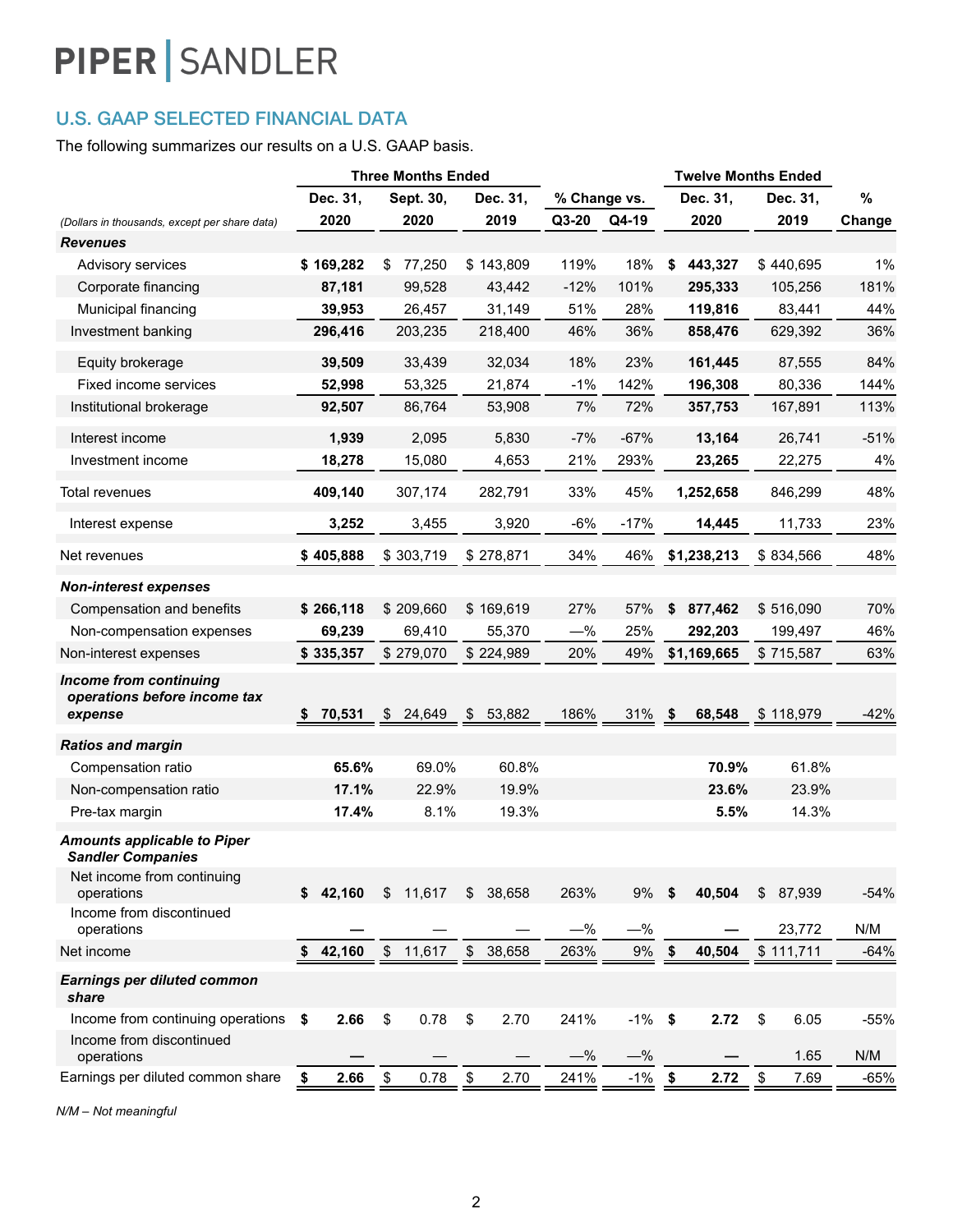#### **Revenues**

For the fourth quarter of 2020, record net revenues of \$405.9 million increased 34% compared to the third quarter of 2020 and 46% compared to the fourth quarter of 2019.

Net revenues of \$1.24 billion for the year ended December 31, 2020 increased 48% compared to the prior year.

*Investment banking* revenues of \$296.4 million for the fourth quarter of 2020 increased 46% compared to the third quarter of 2020 and 36% compared to the fourth quarter of 2019.

Investment banking revenues of \$858.5 million for 2020 increased 36% compared to the prior year.

*• Advisory services* revenues of \$169.3 million for the fourth quarter of 2020 increased 119% compared to the sequential quarter driven by an increase in completed transactions. Our strong performance during the quarter reflects broad contributions from all of our industry groups, as well as a rebound in M&A activity from the trough we experienced during the third quarter of 2020. Advisory services revenues increased 18% compared to the fourth quarter of 2019 driven primarily by the addition of Sandler O'Neill.

Advisory services revenues of \$443.3 million for the year ended December 31, 2020 were flat compared to 2019 despite the impact of the COVID-19 pandemic during the second and third quarters of 2020. During 2020, we benefited from the addition of Sandler O'Neill and the breadth and scale of our teams.

*• Corporate financing* revenues of \$87.2 million for the fourth quarter of 2020, which include equity and debt financing for corporate clients, decreased 12% compared to the record third quarter of 2020 and increased 101% compared to the fourth quarter of 2019. Our performance during the current quarter was led by our healthcare team, which served as book runner on all 27 of their completed equity deals.

For the year ended December 31, 2020, record corporate financing revenues of \$295.3 million increased 181% compared to the prior year. Market conditions became favorable for capital raising starting in the second quarter of 2020 driven by a sharp rebound in valuations combined with lower volatility for certain equities and low interest rates in debt markets, and these dynamics continued during the remainder of the year. In addition to conducive markets, our performance was driven by market share gains and the addition of Sandler O'Neill.

*• Municipal financing* revenues of \$40.0 million for the fourth quarter of 2020, which represent our public finance underwriting business, increased 51% compared to the third quarter of 2020 and 28% compared to the fourth quarter of 2019. Record revenues for the fourth quarter of 2020 were driven by strong issuance activity within both the governmental space and our specialty sectors, highlighting the earnings power and breadth of our franchise.

For the year ended December 31, 2020, record municipal financing revenues of \$119.8 million increased 44% compared to the prior year driven by record market issuance and significant market share gains.

*Institutional brokerage* revenues of \$92.5 million for the fourth quarter of 2020 increased 7% compared to the third quarter of 2020 and 72% compared to the prior-year quarter.

Institutional brokerage revenues of \$357.8 million for the full year of 2020 increased 113% compared to 2019.

*• Equity brokerage* revenues of \$39.5 million for the fourth quarter of 2020 increased 18% compared to the third quarter of 2020 and 23% compared to the year-ago quarter driven by increased trading activity before and after the 2020 U.S. presidential election.

Equity brokerage revenues of \$161.4 million for the year ended December 31, 2020 increased 84% compared to the prior year as we leveraged our expanded client base, execution expertise, and product capabilities to find liquidity for our clients during the year.

*• Fixed income services* revenues of \$53.0 million for the fourth quarter of 2020 were flat compared to the third quarter of 2020 and increased 142% compared to the prior-year quarter. Activity remained strong across various client verticals as we continued to provide advice on repositioning balance sheets, maximizing yields and managing risk.

Fixed income services revenues of \$196.3 million for the year ended December 31, 2020 increased 144% compared to the prior year driven by a combination of the addition of Sandler O'Neill, strong client activity, and solid execution in conducive markets.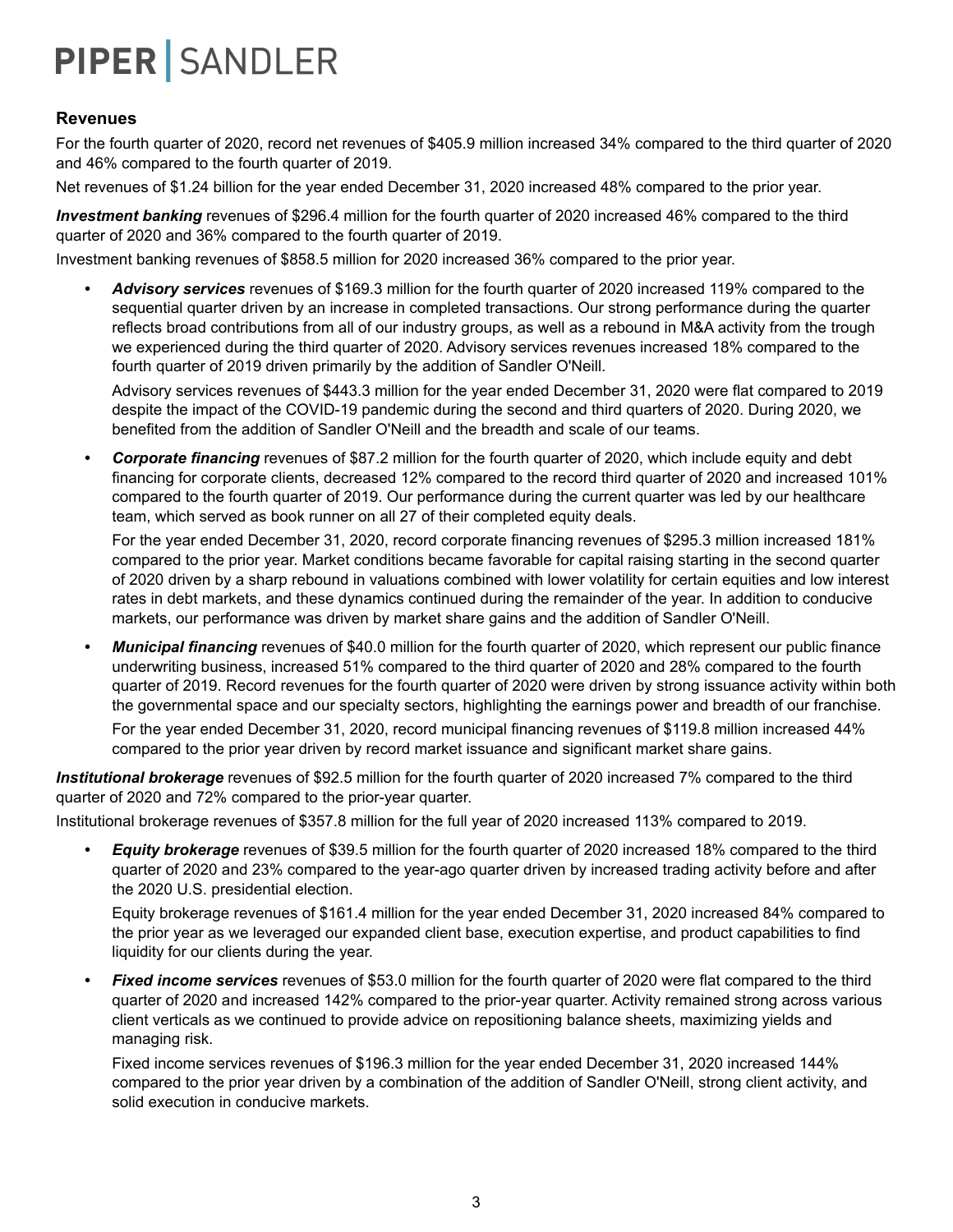*Investment income* of \$18.3 million for the fourth quarter of 2020 increased compared to the sequential and year-ago quarters. Investment income of \$23.3 million for full year of 2020 was flat compared to the prior year. The current and prior periods include amounts attributable to noncontrolling interests. Investment income for the current quarter and year primarily related to gains recorded in our merchant banking funds.

#### **Non-Interest Expenses**

For the fourth quarter of 2020, non-interest expenses of \$335.4 million increased 20% compared to the third quarter of 2020 and 49% compared to the prior year quarter.

Non-interest expenses of \$1.17 billion for the full year of 2020 increased 63% compared to the prior year.

*• Compensation ratio* of 65.6% for the fourth quarter of 2020 declined compared to the third quarter of 2020 as a result of higher net revenues and strong finish to the year. The compensation ratio for the current quarter increased compared to the fourth quarter of 2019 driven by \$28.3 million of acquisition-related compensation expense related to restricted consideration and retention awards associated with the acquisitions of Sandler O'Neill and The Valence Group, and the earnout associated with the acquisition of Weeden & Co.

Compensation ratio of 70.9% for the year ended December 31, 2020 increased compared to the prior year driven by acquisition-related compensation expenses.

*• Non-compensation expenses* of \$69.2 million for the fourth quarter of 2020 were flat compared to the sequential quarter. Non-compensation expenses for the current quarter increased 25% compared to the fourth quarter of 2019 driven by the addition of our recent acquisitions to the platform and intangible asset amortization expense of \$11.6 million.

Non-compensation expenses of \$292.2 million for the full year of 2020 increased 46% compared to 2019 resulting from the addition of our recent acquisitions and increased intangible asset amortization expense.

#### **Pre-Tax Income**

For the fourth quarter of 2020, we recorded pre-tax income of \$70.5 million compared to \$24.6 million for the third quarter of 2020 and \$53.9 million for the fourth quarter of 2019.

Pre-tax income of \$68.5 million for the year ended December 31, 2020 decreased compared to 2019 driven by the increased acquisitions-related expenses.

*• Pre-tax margin* of 17.4% for the fourth quarter of 2020 improved compared to 8.1% for the third quarter of 2020 driven by higher revenues. Pre-tax margin for the current quarter declined compared to 19.3% for the fourth quarter of 2019 driven by an increased compensation ratio resulting from higher acquisition-related compensation. Pre-tax margin of 5.5% for the full year of 2020 compared to 14.3% for the prior year due to the increased compensation ratio resulting from higher acquisition-related compensation.

#### **Net Income & Earnings Per Share**

For the fourth quarter of 2020, we recorded net income of \$42.2 million, or \$2.66 per diluted common share. Results for the current quarter improved on a sequential basis driven by a higher pre-tax margin. Net income for the current quarter increased compared to the fourth quarter of 2019 driven by significantly higher net revenues, while diluted earnings per share declined slightly compared to the prior year quarter resulting from a higher share count.

For the year ended December 31, 2020, we recorded net income of \$40.5 million, or \$2.72 per diluted common share. Results for the current year declined compared to 2019 due to higher acquisition-related expenses and an increased share count. In addition, results for the full year of 2019 included net income from discontinued operations of \$23.8 million, or \$1.65 per diluted common share, driven by the gain on the sale of our former asset management business recorded in September 2019.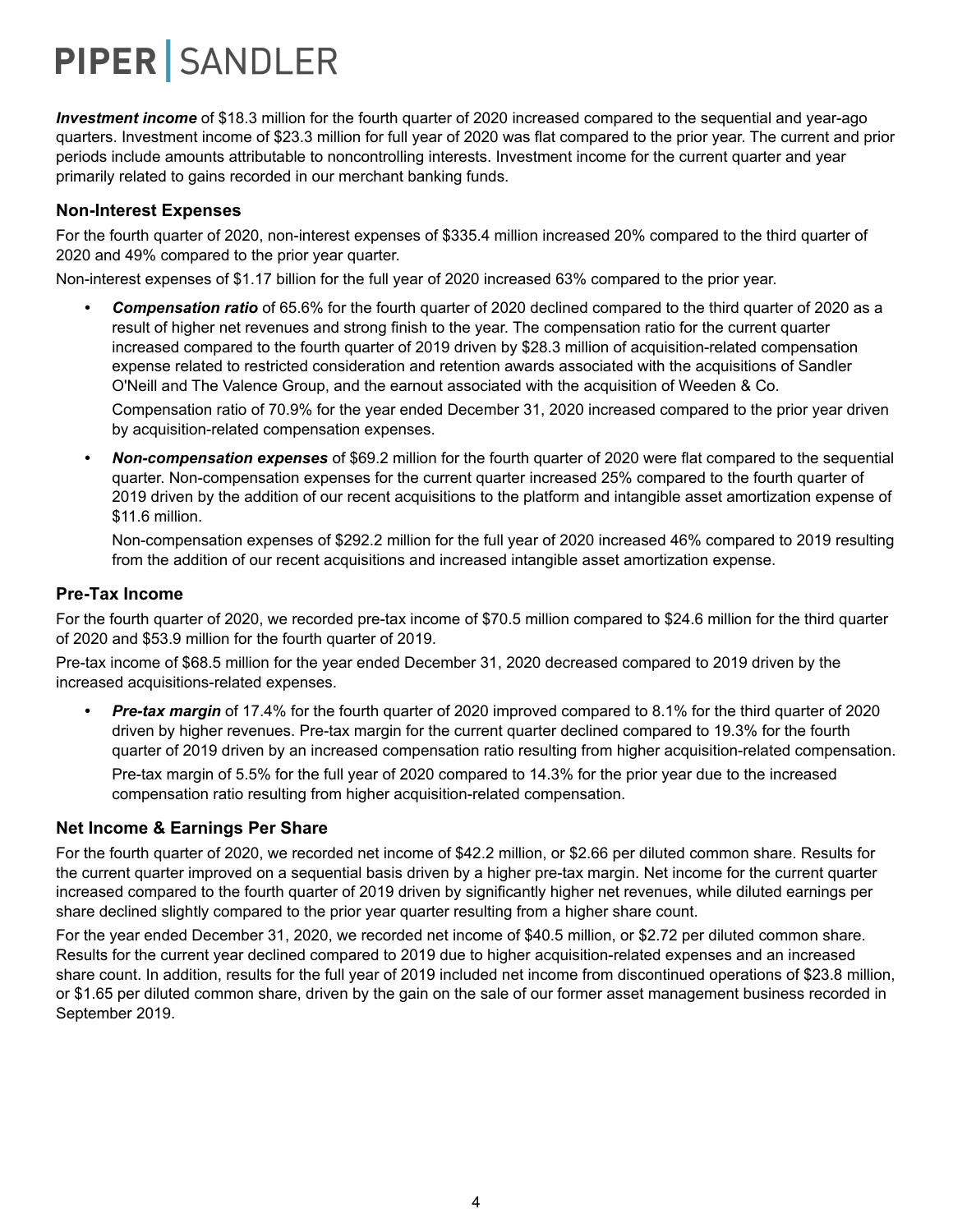### NON-GAAP SELECTED FINANCIAL DATA

The following summarizes our results on an adjusted, non-GAAP basis.

|                                               | <b>Three Months Ended</b> |              |            | <b>Twelve Months Ended</b> |        |                            |            |        |
|-----------------------------------------------|---------------------------|--------------|------------|----------------------------|--------|----------------------------|------------|--------|
|                                               | Dec. 31,                  | Sept. 30,    | Dec. 31,   | % Change vs.               |        | Dec. 31,                   | Dec. 31,   | $\%$   |
| (Dollars in thousands, except per share data) | 2020                      | 2020         | 2019       | $Q3-20$                    | Q4-19  | 2020                       | 2019       | Change |
| <b>Adjusted net revenues</b>                  |                           |              |            |                            |        |                            |            |        |
| Advisory services                             | \$169,282                 | 77,250<br>\$ | \$143,809  | 119%                       | 18%    | 443,327<br>\$              | \$440,695  | 1%     |
| Corporate financing                           | 87,181                    | 99,528       | 43,442     | $-12%$                     | 101%   | 295,333                    | 105,256    | 181%   |
| Municipal financing                           | 39,953                    | 26,457       | 31,149     | 51%                        | 28%    | 119,816                    | 83,441     | 44%    |
| Investment banking                            | 296,416                   | 203,235      | 218,400    | 46%                        | 36%    | 858,476                    | 629,392    | 36%    |
| Equity brokerage                              | 39,509                    | 33,439       | 32,034     | 18%                        | 23%    | 161,445                    | 87,555     | 84%    |
| Fixed income services                         | 52,998                    | 53,325       | 21,874     | $-1%$                      | 142%   | 196,308                    | 80,336     | 144%   |
| Institutional brokerage                       | 92,507                    | 86,764       | 53,908     | 7%                         | 72%    | 357,753                    | 167,891    | 113%   |
| Interest income                               | 1,939                     | 2,095        | 5,830      | $-7%$                      | $-67%$ | 13,164                     | 26,741     | $-51%$ |
| Investment income                             | 9,489                     | 6,687        | 2,158      | 42%                        | 340%   | 10,384                     | 11,506     | $-10%$ |
| Total revenues                                | 400,351                   | 298,781      | 280,296    | 34%                        | 43%    | 1,239,777                  | 835,530    | 48%    |
| Interest expense                              | 779                       | 982          | 2,072      | $-21%$                     | $-62%$ | 4,817                      | 9,885      | $-51%$ |
| Adjusted net revenues                         | \$399,572                 | \$297,799    | \$278,224  | 34%                        | 44%    | \$1,234,960                | \$825,645  | 50%    |
| <b>Adjusted operating expenses</b>            |                           |              |            |                            |        |                            |            |        |
| Adjusted compensation and<br>benefits         | \$237,865                 | \$181,736    | \$169,187  | 31%                        | 41%    | \$<br>764,066              | \$510,952  | 50%    |
| Adjusted non-compensation<br>expenses         | 53,086                    | 55,176       | 50,905     | $-4%$                      | 4%     | 220,606                    | 176,458    | 25%    |
| Adjusted operating expenses                   | \$290,951                 | \$236,912    | \$220,092  | 23%                        | 32%    | $\overline{\$}$<br>984,672 | \$687,410  | 43%    |
| <b>Adjusted operating income</b>              | \$108,621                 | 60,887<br>\$ | \$58,132   | 78%                        | 87%    | 250,288                    | \$138,235  | 81%    |
| <b>Adjusted ratios and margin</b>             |                           |              |            |                            |        |                            |            |        |
| Adjusted compensation ratio                   | 59.5%                     | 61.0%        | 60.8%      |                            |        | 61.9%                      | 61.9%      |        |
| Adjusted non-compensation ratio               | 13.3%                     | 18.5%        | 18.3%      |                            |        | 17.9%                      | 21.4%      |        |
| Adjusted operating margin                     | 27.2%                     | 20.4%        | 20.9%      |                            |        | 20.3%                      | 16.7%      |        |
| <b>Adjusted net income</b>                    | 74,961<br>\$              | \$42,678     | \$41,504   | 76%                        | 81%    | \$<br>177,555              | \$106,197  | 67%    |
| Adjusted earnings per diluted<br>common share | \$<br>4.17                | 2.38<br>\$   | 2.89<br>\$ | 75%                        | 44%    | 10.02<br>- \$              | \$<br>7.36 | 36%    |

#### *N/M – Not meaningful*

Throughout the press release, including the table above, we present financial measures that are not prepared in accordance with U.S. generally accepted accounting principles ("U.S. GAAP"). The non-GAAP financial measures include adjustments to exclude: (1) revenues and expenses related to noncontrolling interests, (2) interest expense on long-term financing, (3) amortization of intangible assets related to acquisitions, (4) compensation and non-compensation expenses from acquisition-related agreements, (5) acquisition-related restructuring and integration costs and (6) discontinued operations. The adjusted weighted average diluted shares outstanding used in the calculation of non-GAAP earnings per diluted common share contains an adjustment to include the common shares for unvested restricted stock awards with service conditions granted pursuant to the acquisitions of Sandler O'Neill and The Valence Group. Management believes that presenting results and measures on this adjusted basis alongside U.S. GAAP measures provides the most meaningful basis for comparison of its operating results across periods, and enhances the overall understanding of our current financial performance by excluding certain items that may not be indicative of our core operating results. The non-GAAP financial measures should be considered in addition to, not as a substitute for, measures of financial performance prepared in accordance with U.S. GAAP. For a detailed explanation of the adjustments made to the corresponding U.S. GAAP measures, see "Reconciliation of U.S. GAAP to Selected Summary Financial Information."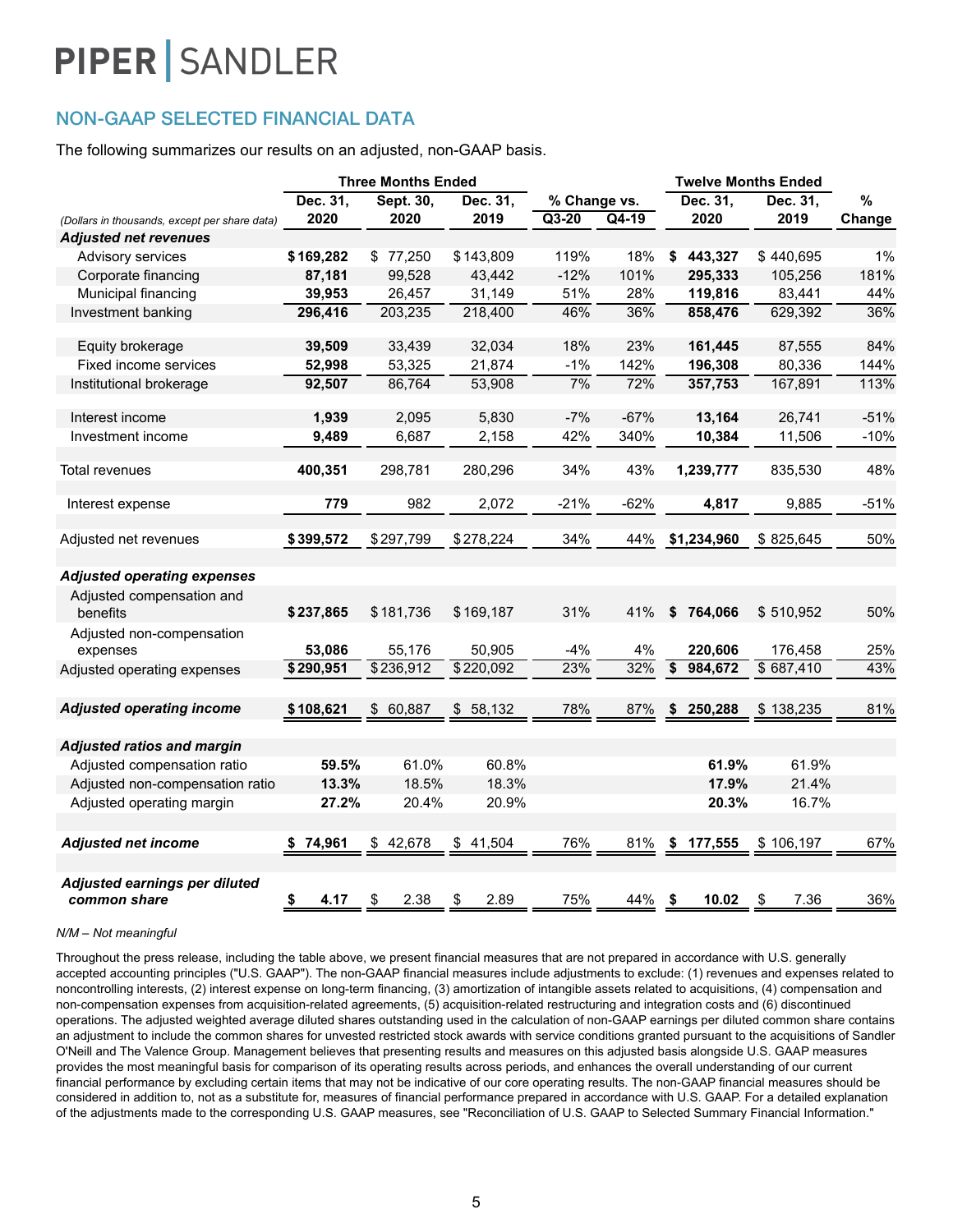#### **Adjusted Net Revenues**

For the fourth quarter of 2020, record adjusted net revenues of \$399.6 million increased 34% compared to the third quarter of 2020 and 44% compared to the fourth quarter of 2019 driven by strong performances from all of our businesses.

For the full year of 2020, record adjusted net revenues of \$1.23 billion increased 50% compared to the prior year driven by record corporate and municipal capital raising, as well as the addition and contribution of Sandler O'Neill and Weeden & Co. to our platform.

#### **Adjusted Operating Expenses**

For the fourth quarter of 2020, adjusted operating expenses of \$291.0 million increased 23% compared to the sequential quarter and 32% compared to the third quarter of 2019.

For the year ended December 31, 2020, adjusted operating expenses of \$984.7 million increased 43% compared to the prior year.

*• Adjusted compensation ratio* of 59.5% for the fourth quarter of 2020 declined compared to the sequential and year-ago quarters, as a result of our strong performance.

Adjusted compensation ratio of 61.9% for the full year of 2020 was flat compared to 2019.

*• Adjusted non-compensation expenses* of \$53.1 million for the fourth quarter of 2020 declined 4% compared to the sequential quarter primarily due to lower reimbursed deal expenses. Adjusted non-compensation expenses increased 4% compared to the fourth quarter of 2019 driven by the addition of our recent acquisitions, offset in part by lower marketing and business development expenses associated with the continued pause on travel and entertainment.

Adjusted non-compensation expenses of \$220.6 million for the full year of 2020 increased 25% compared to 2019, due to the addition of our recent acquisitions and higher reimbursed deal expenses which more than offset the decline in marketing and business development expenses related to reduced travel and entertainment costs.

#### **Adjusted Operating Income**

For the fourth quarter of 2020, adjusted operating income of \$108.6 million increased 78% compared to the sequential quarter and 87% compared to the fourth quarter of 2019.

For the full year of 2020, adjusted operating income of \$250.3 million increased 81% compared to 2019.

*• Adjusted operating margin* of 27.2% for the fourth quarter of 2020 increased compared to 20.4% for the third quarter of 2020 and 20.9% for the year-ago quarter resulting from higher revenue levels and the lower compensation ratio.

For the year ended December 31, 2020, our adjusted operating margin of 20.3% increased compared to 16.7% for the prior year, driven by the increased scale of our platform and significantly lower marketing and business development expenses driven by reduced travel and entertainment costs.

#### **Adjusted Net Income & Adjusted Earnings Per Share**

For the fourth quarter of 2020, adjusted net income of \$75.0 million, or \$4.17 of adjusted earnings per diluted common share, increased compared to the third quarter of 2020 and the fourth quarter of 2019 driven by higher revenues and a higher operating margin.

For the full year of 2020, record adjusted net income of \$177.6 million, or \$10.02 of adjusted earnings per diluted common share increased compared to 2019, driven by record corporate and municipal financing revenues, the accretive impact of our recent acquisitions, and market share gains.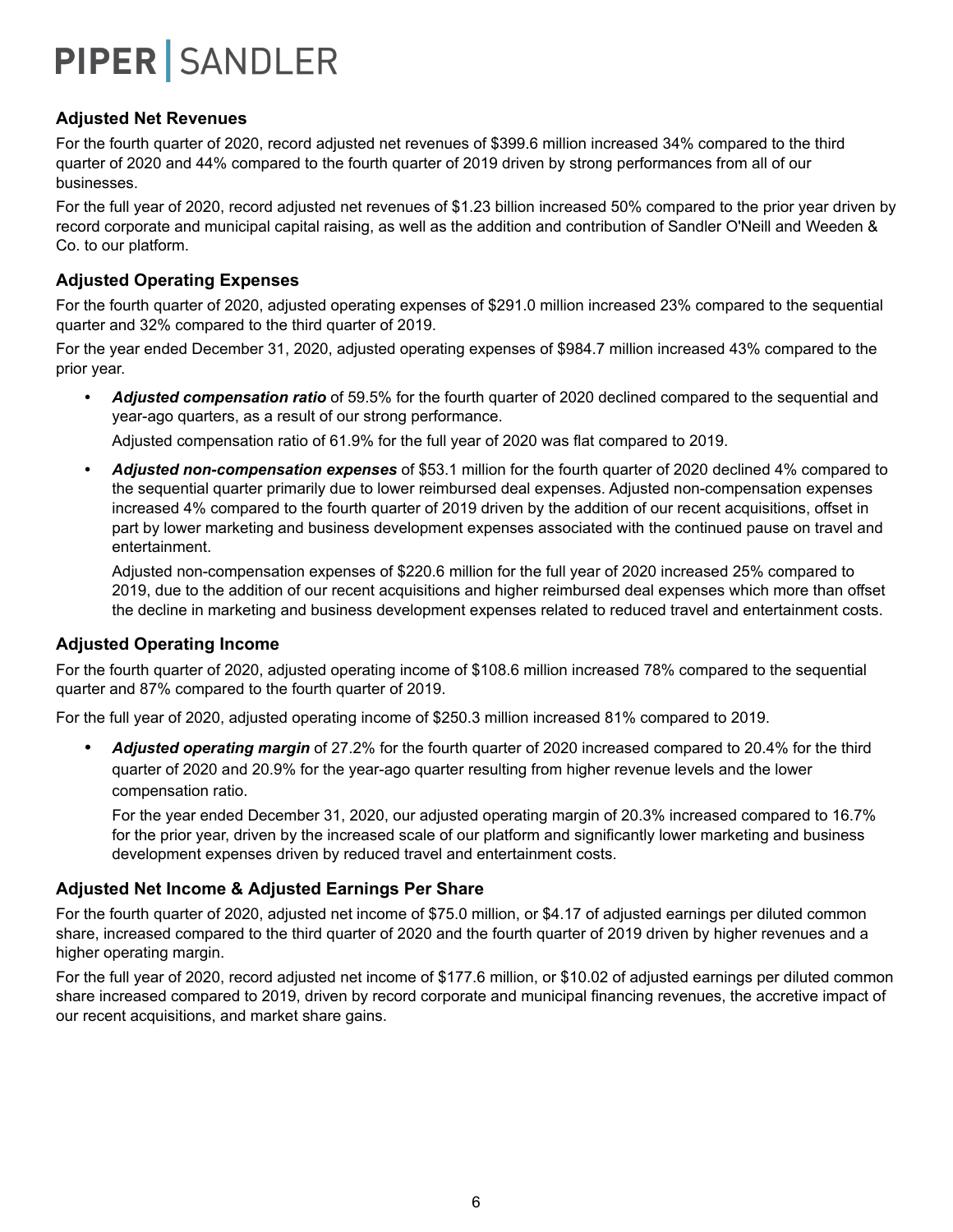## COMPLETED DEAL INFORMATION

The following summarizes information on deals closed during the periods presented.

|                                          |           | <b>Three Months Ended</b> |                   |              |          |          | <b>Ended</b> |        |
|------------------------------------------|-----------|---------------------------|-------------------|--------------|----------|----------|--------------|--------|
|                                          | Dec. 31,  | Sept. 30,                 | Dec. 31.          | % Change vs. |          | Dec. 31, | Dec. 31.     | %      |
| (Dollars in billions)                    | 2020      | 2020                      | 2019              | $Q3-20$      | Q4-19    | 2020     | 2019         | Change |
| <b>Advisory services</b>                 |           |                           |                   |              |          |          |              |        |
| M&A transactions                         | 48        | 31                        | 47                | 55%          | 2%       | 158      | 140          | 13%    |
| Capital advisory transactions            | 46        | 35                        | 12                | 31%          | 283%     | 114      | 38           | 200%   |
|                                          |           |                           |                   |              |          |          |              |        |
| <b>Corporate financings</b>              |           |                           |                   |              |          |          |              |        |
| Total equity transactions                | 40        | 43                        | 25                | $-7%$        | 60%      | 137      | 74           | 85%    |
| Book run equity transactions             | 29        | 29                        | 19                | $-$ %        | 53%      | 99       | 50           | 98%    |
| Total debt and preferred transactions    | 13        | 16                        | $\hspace{0.05cm}$ | $-19%$       | N/M      | 58       |              | N/M    |
| Book run debt and preferred transactions | 9         | 9                         |                   | $-\%$        | N/M      | 37       |              | N/M    |
|                                          |           |                           |                   |              |          |          |              |        |
| <b>Municipal negotiated issues</b>       |           |                           |                   |              |          |          |              |        |
| Aggregate par value                      | \$<br>4.8 | \$<br>4.7                 | 4.7<br>\$.        | 2%           | $2\%$ \$ | 19.1     | \$<br>12.3   | 55%    |
| Total issues                             | 248       | 214                       | 219               | 16%          | 13%      | 847      | 572          | 48%    |
|                                          |           |                           |                   |              |          |          |              |        |

*N/M – Not meaningful*

#### TAXES

The U.S. federal government enacted the Coronavirus Aid, Relief and Economic Security Act (the "CARES Act") on March 27, 2020 in response to the COVID-19 pandemic, which contained tax provisions allowing a five-year carry back of corporate federal tax years 2018, 2019, and 2020, to periods when the corporate federal tax rate was 35%.

Our non-GAAP effective tax rate was 29.4% for the fourth quarter of 2020, and 26.2% for the year ended December 31, 2020. The non-GAAP effective tax rate was lower for the year-to-date period as we recorded tax benefits of \$3.5 million primarily related to the CARES Act. Excluding the impact of these tax benefits, our non-GAAP effective tax rate was 27.7% for the year ended December 31, 2020.

Our non-GAAP effective tax rate was 22.1% for the year ended December 31, 2019, driven by a tax benefit of \$5.1 million related to restricted stock vesting at values greater than the grant price. Excluding the impact of this tax benefit, our non-GAAP effective tax rate was 25.9% for the year ended December 31, 2019.

### **CAPITAL**

#### **Dividends**

On February 4, 2021, our Board of Directors declared a special annual cash dividend on the company's common stock of \$1.85 per share, to be paid on March 12, 2021, to shareholders of record as of the close of business on March 3, 2021. This special annual cash dividend, plus the regular quarterly cash dividends paid during 2020 totaling \$1.25 per share, amount to \$3.10 per share, or a payout ratio of approximately 30.9% of our adjusted net income for fiscal year 2020.

On February 4, 2021, our Board of Directors declared a quarterly cash dividend on the company's common stock of \$0.40 per share, to be paid on March 12, 2021, to shareholders of record as of the close of business on March 3, 2021. This dividend represents an increase from the level paid prior to the pandemic.

During the fourth quarter of 2020, we paid a quarterly cash dividend on the company's common stock of \$0.375 per share, totaling \$5.2 million. For 2020, we returned an aggregate of \$28.2 million to shareholders through cash dividends.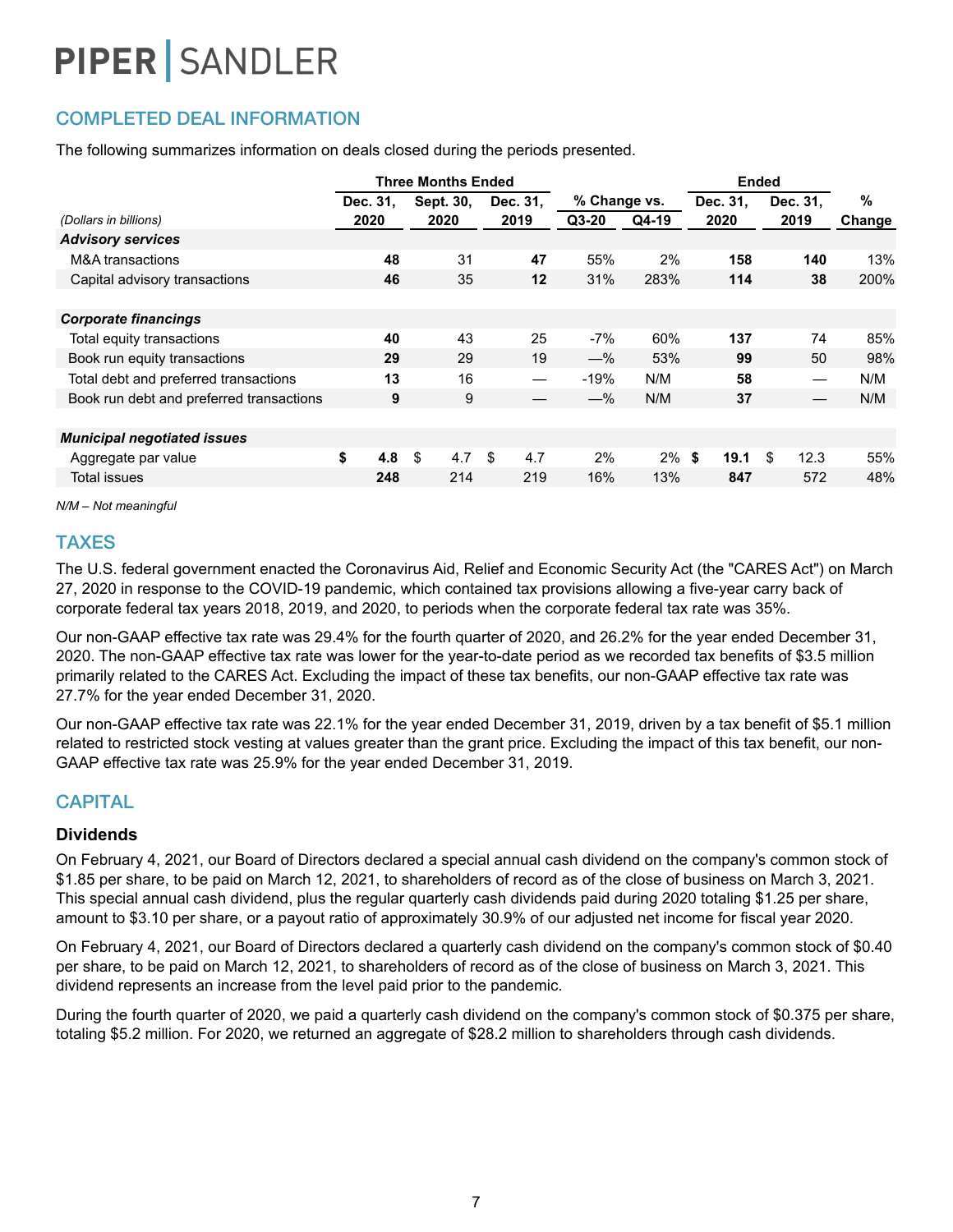#### **Share Repurchases**

During the fourth quarter of 2020, we repurchased approximately 3,000 shares, from restricted stock award recipients selling shares upon the award vesting to meet their employment tax obligations, at an average price of \$92.60 per share.

For the year ended December 31, 2020, we repurchased approximately 188,000 shares, at an average price of \$69.72 per share, pursuant to our share repurchase authorization. We also repurchased approximately 105,000 shares of the company's common stock at an average price of \$84.00 per share, from restricted stock award recipients selling shares upon the award vesting to meet their employment tax obligations. The aggregate amount of approximately 293,000 shares, or \$22.0 million, were repurchased at an average price of \$74.84 per share.

### ADDITIONAL INFORMATION

|                                                 | Dec. 31.<br>2020 | Sept. 30,<br>2020 | Dec. 31,<br>2019 |
|-------------------------------------------------|------------------|-------------------|------------------|
| <b>Human Capital</b>                            |                  |                   |                  |
| Full-time employees                             | 1,511            | 1,510             | $1,541*$         |
| Investment banking managing directors           | 138              | 137               | $122*$           |
|                                                 |                  |                   |                  |
| Shareholder Information** (amounts in millions) |                  |                   |                  |
| Common shareholders' equity                     | \$<br>829.4      | \$.<br>769.5      | 731.3<br>\$.     |
|                                                 |                  |                   |                  |
| Common shares outstanding                       | 13.8             | 13.8              | 13.7             |
| Restricted shares outstanding                   | 4.3              | 4.2               | 0.7              |
| Total shares outstanding                        | 18.1             | 18.0              | 14.4             |

*\* Amount is as of January 3, 2020 in order to include full-time employees from Sandler O'Neill who joined our platform as a result of the closing of the merger. Management believes that presenting the number of employees on a combined basis provides a better illustration of our go-forward workforce.*

*\*\* Amounts presented within Shareholder Information reflect continuing and discontinued results.*

### **Conference Call with Management**

Chad R. Abraham, chief executive officer; Debbra L. Schoneman, president; and Timothy L. Carter, chief financial officer, will host a conference call to discuss the financial results on Thursday, February 4, 2021, at 9 a.m. Eastern Time (8 a.m. Central Time). Participants can access the call by dialing 888-810-0209 (toll-free domestic) or 706-902-1361 (international) and referencing reservation number: 8546758. Callers should dial in at least 15 minutes prior to the call time. A live audio webcast of the call will be available through the company's website at www.pipersandler.com.

A recording of the conference call will be available for replay approximately three hours following the completion of the live call. Participants can listen to the recording by dialing 855-859-2056 and referencing reservation number: 8546758. A replay of the audio webcast will also be available through the company's website referenced above.

#### **About Piper Sandler**

Piper Sandler Companies (NYSE: PIPR) is a leading investment bank and institutional securities firm driven to help clients Realize the Power of Partnership®. Securities brokerage and investment banking services are offered in the U.S. through Piper Sandler & Co., member SIPC and NYSE; in Europe through Piper Sandler Ltd., authorized and regulated by the U.K. Financial Conduct Authority; and in Hong Kong through Piper Sandler Hong Kong Ltd., authorized and regulated by the Securities and Futures Commission. Private equity strategies and fixed income advisory services are offered through separately registered advisory affiliates.

© 2021. Since 1895. Piper Sandler Companies. 800 Nicollet Mall, Minneapolis, Minnesota 55402-7036

#### **Investor Relations Contact**

Tim Carter Tel: 612 303-5607 timothy.carter@psc.com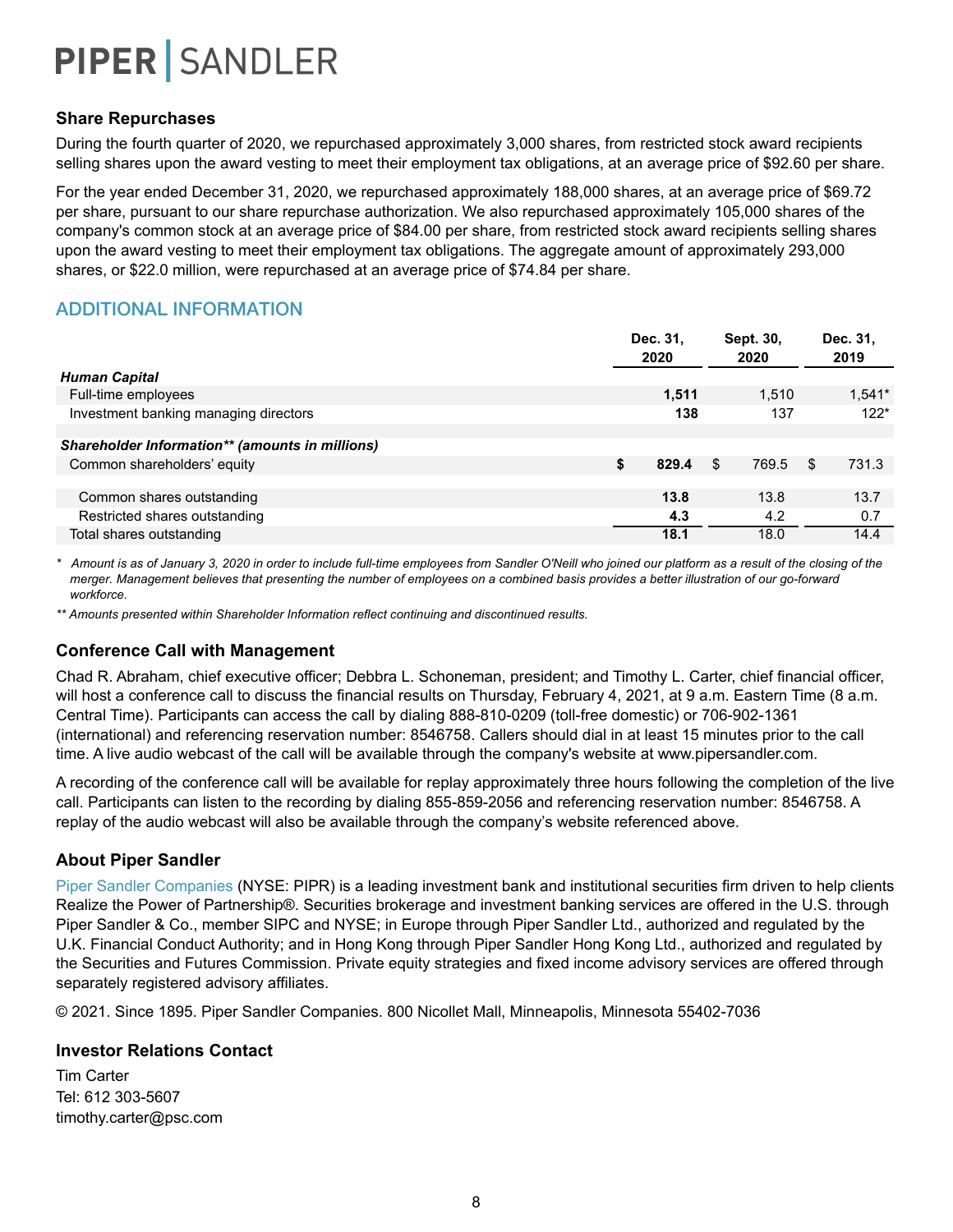#### **Cautionary Note Regarding Forward-Looking Statements**

This press release and the conference call to discuss the contents of this press release contain forward-looking statements. Statements that are not historical or current facts, including statements about beliefs and expectations, are forward-looking statements and are subject to significant risks and uncertainties that are difficult to predict. These forwardlooking statements cover, among other things, statements made about the outlook for future periods for corporate advisory (i.e., M&A), capital markets, and public finance transactions (including our performance in specific sectors), current deal pipelines (or backlogs), the scope and impact of COVID-19, revenue levels from recent transactions (i.e., TRS Advisors, The Valence Group, Sandler O'Neill, and Weeden & Co.), areas of potential growth and market share gains for the company (e.g., sectors within corporate advisory or geographic regions within public finance), economic and market conditions (including the outlook for equity markets, municipal issuance, and the interest rate environment), our recruiting pipeline, the state of our equity and fixed income brokerage businesses, anticipated financial results for future periods (including expectations regarding revenue levels, non-compensation expenses, effective tax rate, compensation ratio, compensation and benefits expense, operating margins, return on equity, and earnings per share), our strategic priorities, including growth of investment banking, the payment of our quarterly and special annual dividends to our shareholders, our share repurchase program, the expected benefits and integration of our recent acquisitions of TRS Advisors, The Valence Group, Sandler O'Neill, Weeden & Co., or other similar matters.

Forward-looking statements involve inherent risks and uncertainties, both known and unknown, and important factors could cause actual results to differ materially from those anticipated or discussed in the forward-looking statements. These risks, uncertainties and important factors include, but are not limited to, the following:

- revenues from corporate advisory (i.e., M&A) engagements and equity and debt financings may vary materially depending on the number, size, and timing of completed transactions, and completed transactions do not generally provide for subsequent engagements;
- the duration, extent and severity of the ongoing COVID-19 pandemic, including its impacts across our business, operations and employees and on economies and markets more generally;
- the expected benefits of our recent acquisitions of TRS Advisors, The Valence Group, Sandler O'Neill, and Weeden & Co. may take longer than anticipated to achieve or may not be achieved in their entirety or at all, and will in part depend on our ability to retain and hire key personnel, and the costs or difficulties relating to the combination of the businesses may be greater than expected and may adversely affect our results of operations;
- market and economic conditions or developments may be unfavorable, including in specific sectors in which we operate, and these conditions or developments, such as market fluctuations or volatility, may adversely affect our business, revenue levels and profitability;
- the volume of anticipated transactions including corporate advisory (i.e., M&A), equity financing, and debt financing – and the corresponding revenues from the transactions may vary from quarter to quarter significantly, particularly if there is a decline in macroeconomic conditions or the financial markets;
- interest rate volatility, especially if the changes are rapid or severe, could negatively impact our fixed income institutional business and the negative impact could be exaggerated by reduced liquidity in the fixed income markets; and
- our stock price may fluctuate as a result of several factors, including but not limited to, changes in our revenues and operating results.

A further listing and description of these and other risks, uncertainties and important factors can be found in the sections titled "Risk Factors" in Part I, Item 1A of our Annual Report on Form 10-K for the year ended December 31, 2019 and "Management's Discussion and Analysis of Financial Condition and Results of Operations" in Part II, Item 7 of our Annual Report on Form 10-K for the year ended December 31, 2019, and updated in our subsequent reports filed with the SEC (available at our Web site at www.pipersandler.com and at the SEC Web site at www.sec.gov).

Forward-looking statements speak only as of the date they are made, and readers are cautioned not to place undue reliance on them. We undertake no obligation to update them in light of new information or future events.

###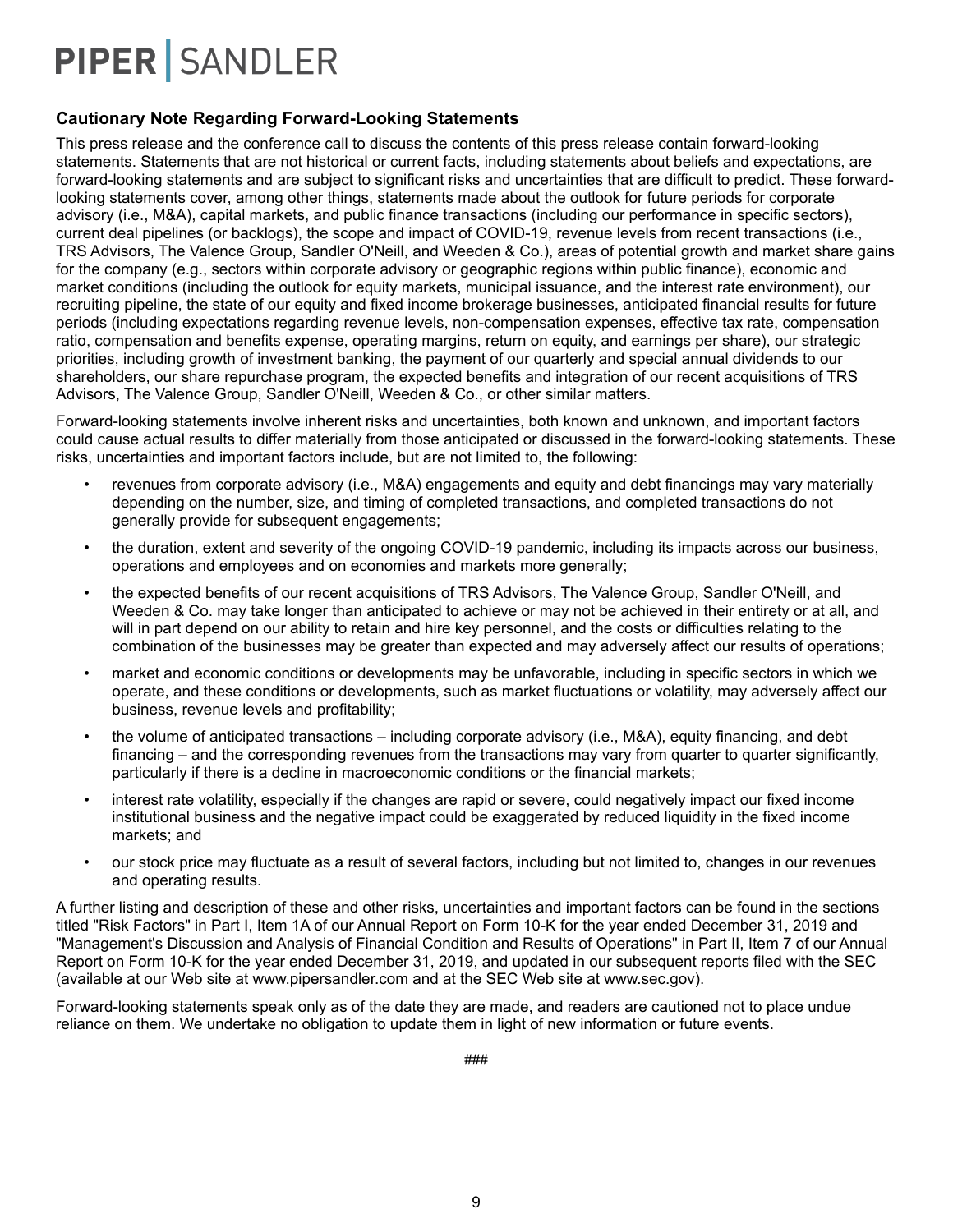### **Piper Sandler Companies**

### **Preliminary Results of Operations (U.S. GAAP – Unaudited)**

|                                                                                    |           | <b>Three Months Ended</b> |                                          | Percent Inc/(Dec)                |            | <b>Twelve Months Ended</b> |                |            |
|------------------------------------------------------------------------------------|-----------|---------------------------|------------------------------------------|----------------------------------|------------|----------------------------|----------------|------------|
| (Amounts in thousands,                                                             | Dec. 31,  | Sept. 30,                 | Dec. $3\overline{1,}$                    | $4Q$ <sup><math>720</math></sup> | 4Q '20     | Dec. 31,                   | Dec. 31,       | Percent    |
| except per share data)                                                             | 2020      | 2020                      | 2019                                     | vs. 3Q '20                       | vs. 4Q '19 | 2020                       | 2019           | Inc/(Dec)  |
| <b>Revenues:</b>                                                                   |           |                           |                                          |                                  |            |                            |                |            |
| Investment banking                                                                 | \$296,416 | \$203,235                 | \$218,400                                | 45.8 %                           |            | 35.7 % \$ 858,476          | \$629,392      | 36.4 %     |
| Institutional brokerage                                                            | 92,507    | 86,764                    | 53,908                                   | 6.6                              | 71.6       | 357,753                    | 167,891        | 113.1      |
| Interest income                                                                    | 1,939     | 2,095                     | 5,830                                    | (7.4)                            | (66.7)     | 13,164                     | 26,741         | (50.8)     |
| Investment income                                                                  | 18,278    | 15,080                    | 4,653                                    | 21.2                             | 292.8      | 23,265                     | 22,275         | 4.4        |
| Total revenues                                                                     | 409,140   | 307,174                   | 282,791                                  | 33.2                             | 44.7       | 1,252,658                  | 846,299        | 48.0       |
| Interest expense                                                                   | 3,252     | 3,455                     | 3,920                                    | (5.9)                            | (17.0)     | 14,445                     | 11,733         | 23.1       |
| Net revenues                                                                       | 405,888   | 303,719                   | 278,871                                  | 33.6                             | 45.5       | 1,238,213                  | 834,566        | 48.4       |
| Non-interest expenses:                                                             |           |                           |                                          |                                  |            |                            |                |            |
| Compensation and benefits                                                          | 266,118   | 209,660                   | 169,619                                  | 26.9                             | 56.9       | 877,462                    | 516,090        | 70.0       |
| Outside services                                                                   | 10,644    | 9,395                     | 11,320                                   | 13.3                             | (6.0)      | 38,377                     | 36,184         | 6.1        |
| Occupancy and equipment                                                            | 14,651    | 13,849                    | 10,427                                   | 5.8                              | 40.5       | 54,007                     | 36,795         | 46.8       |
| Communications                                                                     | 10,459    | 11,169                    | 8,161                                    | (6.4)                            | 28.2       | 44,358                     | 30,760         | 44.2       |
| Marketing and business development                                                 | 308       | 537                       | 7,425                                    | (42.6)                           | (95.9)     | 13,472                     | 28,780         | (53.2)     |
| Deal-related expenses                                                              | 8,385     | 13,543                    | 7,983                                    | (38.1)                           | 5.0        | 38,072                     | 25,823         | 47.4       |
| Trade execution and clearance                                                      | 3,805     | 3,666                     | 3,593                                    | 3.8                              | 5.9        | 18,934                     | 10,186         | 85.9       |
| Restructuring and integration costs                                                | 3,537     | 1,592                     | 1,783                                    | 122.2                            | 98.4       | 10,755                     | 14,321         | (24.9)     |
| Intangible asset amortization                                                      | 11,606    | 11,607                    | 1,563                                    | $\overline{\phantom{0}}$         | 642.5      | 44,728                     | 4,298          | 940.7      |
| Other operating expenses                                                           | 5,844     | 4,052                     | 3,115                                    | 44.2                             | 87.6       | 29,500                     | 12,350         | 138.9      |
| Total non-interest expenses                                                        | 335,357   | 279,070                   | 224,989                                  | 20.2                             | 49.1       | 1,169,665                  | 715,587        | 63.5       |
| Income from continuing operations<br>before income tax expense                     | 70,531    | 24,649                    | 53,882                                   | 186.1                            | 30.9       | 68,548                     | 118,979        | (42.4)     |
| Income tax expense                                                                 | 20,592    | 5,674                     | 13,848                                   | 262.9                            | 48.7       | 19,192                     | 24,577         | (21.9)     |
| Income from continuing operations                                                  | 49,939    | 18,975                    | 40,034                                   | 163.2                            | 24.7       | 49,356                     | 94,402         | (47.7)     |
| <b>Discontinued operations:</b>                                                    |           |                           |                                          |                                  |            |                            |                |            |
| Income from discontinued operations,<br>net of tax                                 |           |                           |                                          |                                  |            |                            | 23,772         | N/M        |
| Net income                                                                         | 49.939    | 18,975                    | 40,034                                   | 163.2                            | 24.7       | 49,356                     | 118,174        | (58.2)     |
| Net income applicable to<br>noncontrolling interests                               | 7,779     | 7,358                     | 1,376                                    | 5.7                              | 465.3      | 8,852                      | 6,463          | 37.0       |
| Net income applicable to Piper<br><b>Sandler Companies</b>                         |           |                           | \$ 42,160 \$ 11,617 \$ 38,658 (a)        | 262.9 %                          | $9.1\%$ \$ | 40,504                     | $$111,711$ (a) | $(63.7)\%$ |
| Net income applicable to Piper<br><b>Sandler Companies' common</b><br>shareholders |           |                           | <b>\$</b> 42,160 \$ 11,617 \$ 38,006 (a) | 262.9 %                          |            | $10.9\%$ \$ 40,504         | $$107,200$ (a) | $(62.2)\%$ |

*Continued on the next page*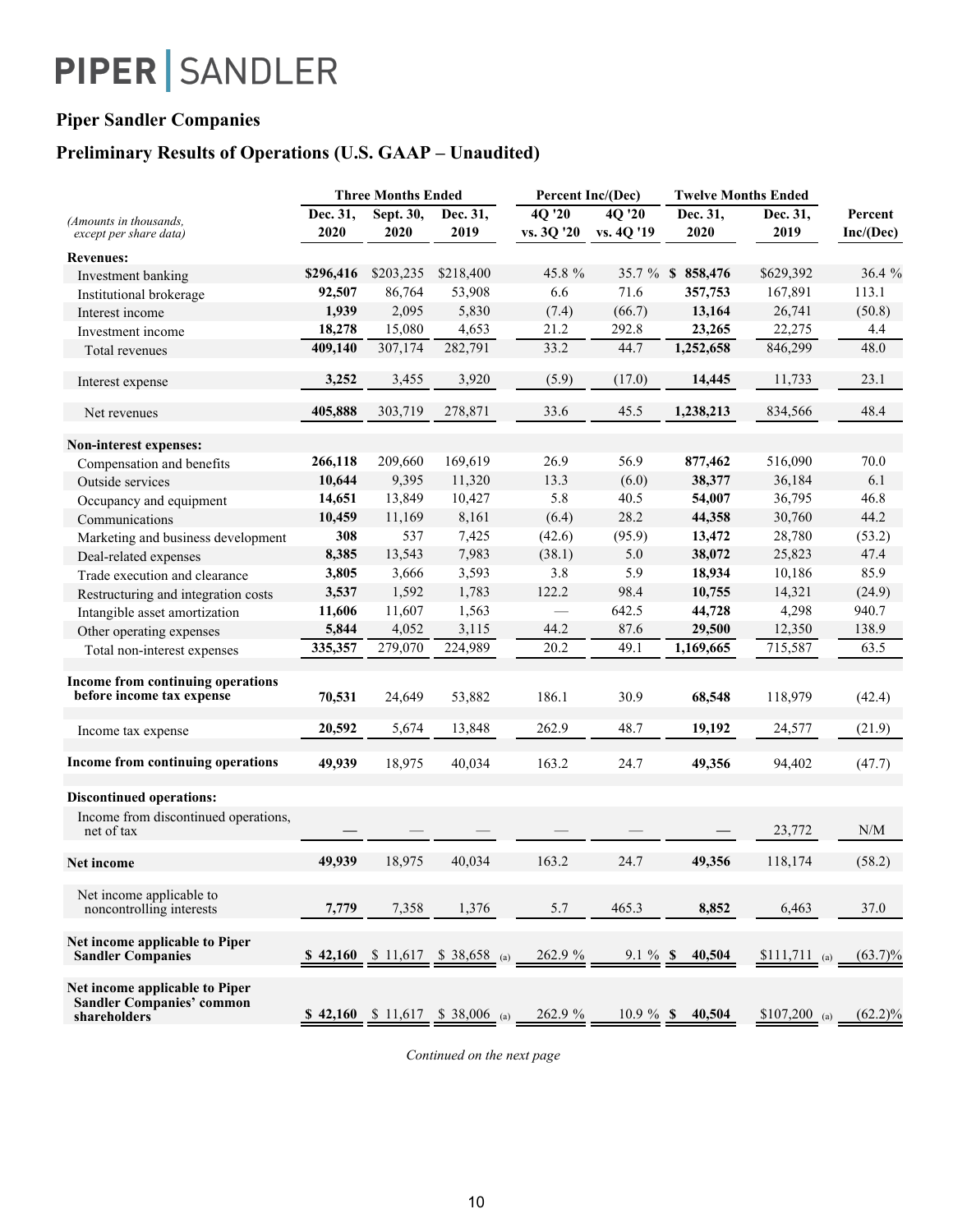### **Piper Sandler Companies**

### **Preliminary Results of Operations (U.S. GAAP – Unaudited) – continued**

|                                                                |              |                  |               | <b>Three Months Ended</b> |               |                  |                      | Percent Inc/(Dec)    |               | <b>Twelve Months Ended</b> |                   |                  |            |  |                      |  |  |
|----------------------------------------------------------------|--------------|------------------|---------------|---------------------------|---------------|------------------|----------------------|----------------------|---------------|----------------------------|-------------------|------------------|------------|--|----------------------|--|--|
| (Amounts in thousands,<br>except per share data)               |              | Dec. 31,<br>2020 |               | Sept. 30,<br>2020         |               | Dec. 31.<br>2019 | 4Q '20<br>vs. 3Q '20 | 40 '20<br>vs. 4Q '19 |               | Dec. 31,<br>2020           |                   | Dec. 31.<br>2019 |            |  | Percent<br>Inc/(Dec) |  |  |
| <b>Amounts applicable to Piper Sandler</b><br><b>Companies</b> |              |                  |               |                           |               |                  |                      |                      |               |                            |                   |                  |            |  |                      |  |  |
| Net income from continuing<br>operations                       |              | \$42,160         |               | \$11,617                  |               | \$38,658         | 262.9 %              | $9.1 \%$ \$          |               | 40,504                     |                   |                  | \$87,939   |  | $(53.9)\%$           |  |  |
| Net income from discontinued<br>operations                     |              |                  |               |                           |               |                  |                      |                      |               |                            |                   |                  | 23,772     |  | N/M                  |  |  |
| Net income applicable to Piper<br>Sandler Companies            |              | \$42,160         |               | \$11,617                  |               | \$38,658         | 262.9 %              | $9.1\%$              | <sup>\$</sup> | 40,504                     |                   |                  | \$111,711  |  | $(63.7)\%$           |  |  |
| Earnings per basic common share                                |              |                  |               |                           |               |                  |                      |                      |               |                            |                   |                  |            |  |                      |  |  |
| Income from continuing operations                              | S            | 3.07             | <sup>\$</sup> | 0.84                      | <sup>\$</sup> | 2.77             | 265.5 %              | $10.8 \%$ \$         |               | 2.94                       |                   | \$               | 6.21       |  | $(52.7)\%$           |  |  |
| Income from discontinued operations                            |              |                  |               |                           |               |                  |                      |                      |               |                            |                   |                  | 1.69       |  | N/M                  |  |  |
| Earnings per basic common share                                | $\mathbf S$  | 3.07             | $\mathbf S$   | 0.84                      | $\mathcal{S}$ | 2.77             | $265.5\%$            | $10.8 \%$ \$         |               | 2.94                       |                   | $\overline{\$}$  | 7.90       |  | $(62.8)\%$           |  |  |
| Earnings per diluted common share                              |              |                  |               |                           |               |                  |                      |                      |               |                            |                   |                  |            |  |                      |  |  |
| Income from continuing operations                              | S            | 2.66             | $\mathcal{S}$ | 0.78                      | -S            | 2.70             | 241.0 %              | $(1.5)\%$ \$         |               | 2.72                       |                   | \$               | 6.05       |  | $(55.0)\%$           |  |  |
| Income from discontinued operations                            |              |                  |               |                           |               |                  |                      |                      |               |                            |                   |                  | 1.65       |  | N/M                  |  |  |
| Earnings per diluted common share                              | $\mathbf{s}$ | 2.66             | $\mathbb{S}$  | 0.78                      | $\mathcal{S}$ | 2.70             | 241.0 %              | $(1.5)\%$ \$         |               | 2.72                       |                   | \$               | 7.69       |  | $(64.6)\%$           |  |  |
| Dividends declared per common share \$                         |              | 0.38             | $\mathcal{S}$ | 0.30                      | -S            | 0.38             | 26.7 %               | $-$ % \$             |               | 2.00                       | (b) $\sqrt[6]{s}$ |                  | $2.51$ (c) |  | $(20.3)\%$           |  |  |
| Weighted average common shares<br>outstanding                  |              |                  |               |                           |               |                  |                      |                      |               |                            |                   |                  |            |  |                      |  |  |
| Basic                                                          |              | 13,755           |               | 13,778                    |               | 13,714           | (0.2)%               | $0.3 \%$             |               | 13,781                     |                   |                  | 13,555     |  | $1.7\%$              |  |  |
| <b>Diluted</b>                                                 |              | 15,860           |               | 14,853                    |               | 14,100           | $6.8 \%$             | 12.5 %               |               | 14,901                     |                   |                  | 13,937     |  | 6.9%                 |  |  |

#### *N/M — Not meaningful*

*(a)* Piper Sandler Companies calculated earnings per common share using the two-class method, which requires the allocation of distributed and undistributed earnings to participating securities. No allocation of undistributed earnings is made for periods in which a loss is incurred, or for periods in which cash dividends exceed net income resulting in an undistributed loss. Distributed earnings (e.g., dividends) are allocated to participating securities. Participating securities *include the Company's unvested restricted shares for restricted stock awards granted prior to 2019.*

*(b) Includes the declaration of a special annual cash dividend of \$0.75 per share and four quarterly cash dividends totaling \$1.25 per share on the Company's common stock for the twelve months ended December 31, 2020.*

*(c) Includes the declaration of a special annual cash dividend of \$1.01 per share and four quarterly cash dividends totaling \$1.50 per share on the Company's common stock for the twelve months ended December 31, 2019.*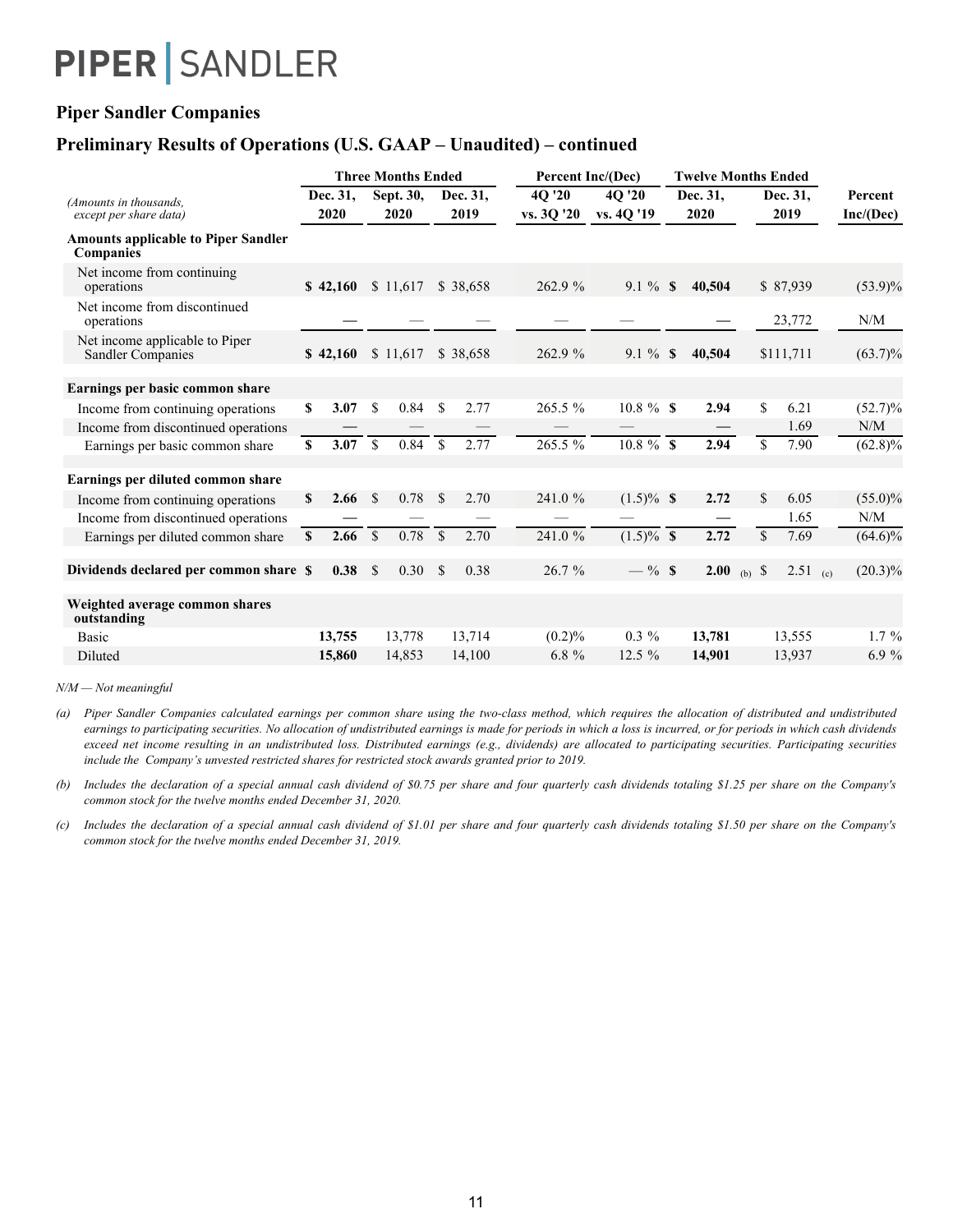### **Piper Sandler Companies**

### **Preliminary Selected Summary Financial Information (Non-GAAP – Unaudited) (1)**

|                                                                                                    |                                 | <b>Three Months Ended</b> |                         | Percent Inc/(Dec) |              |                            | <b>Twelve Months Ended</b> |           |
|----------------------------------------------------------------------------------------------------|---------------------------------|---------------------------|-------------------------|-------------------|--------------|----------------------------|----------------------------|-----------|
|                                                                                                    | Dec. 31,                        | Sept. 30,                 | Dec. 31,                | 4Q '20            | 4Q '20       | Dec. 31,                   | Dec. 31,                   | Percent   |
| (Amounts in thousands, except per share data)                                                      | 2020                            | 2020                      | 2019                    | vs. 3Q '20        | vs. 4Q '19   | 2020                       | 2019                       | Inc/(Dec) |
| <b>Revenues:</b>                                                                                   |                                 |                           |                         |                   |              |                            |                            |           |
| Investment banking                                                                                 | \$296,416                       | \$203,235                 | \$218,400               | 45.8 %            | $35.7 \%$ \$ | 858,476                    | \$629,392                  | 36.4%     |
| Institutional brokerage                                                                            | 92,507                          | 86,764                    | 53,908                  | 6.6               | 71.6         | 357,753                    | 167,891                    | 113.1     |
| Interest income                                                                                    | 1,939                           | 2,095                     | 5,830                   | (7.4)             | (66.7)       | 13,164                     | 26,741                     | (50.8)    |
| Investment income                                                                                  | 9,489                           | 6,687                     | 2,158                   | 41.9              | 339.7        | 10,384                     | 11,506                     | (9.8)     |
| Total revenues                                                                                     | 400,351                         | 298,781                   | 280,296                 | 34.0              | 42.8         | 1,239,777                  | 835,530                    | 48.4      |
| Interest expense                                                                                   | 779                             | 982                       | 2,072                   | (20.7)            | (62.4)       | 4,817                      | 9,885                      | (51.3)    |
| Adjusted net revenues (2)                                                                          | \$399,572                       | \$297,799                 | \$278,224               | 34.2 %            |              | 43.6 % \$1,234,960         | \$825,645                  | 49.6 %    |
| Non-interest expenses:                                                                             |                                 |                           |                         |                   |              |                            |                            |           |
| Adjusted compensation and benefits (3)                                                             | \$237,865                       | \$181,736                 | \$169,187               | 30.9%             | 40.6 $%$ \$  | 764,066                    | \$510,952                  | 49.5 %    |
| Ratio of adjusted compensation and<br>benefits to adjusted net revenues                            | 59.5%                           | 61.0%                     | 60.8%                   |                   |              | 61.9%                      | 61.9%                      |           |
| Adjusted non-compensation expenses (4)                                                             | \$53,086                        | \$55,176                  | \$ 50,905               | $(3.8)\%$         |              | 4.3 % \$ 220,606           | \$176,458                  | 25.0 %    |
| Ratio of adjusted non-compensation<br>expenses to adjusted net revenues                            | 13.3%                           | 18.5%                     | 18.3%                   |                   |              | 17.9%                      | 21.4%                      |           |
| Adjusted operating income (5)                                                                      | \$108,621                       | 60,887<br>\$              | 58,132<br><sup>\$</sup> | 78.4 %            | $86.9 \%$ \$ | 250,288                    | \$138,235                  | 81.1 %    |
| Adjusted operating margin (6)                                                                      | 27.2%                           | 20.4%                     | 20.9%                   |                   |              | 20.3%                      | 16.7%                      |           |
| Interest expense on long-term financing                                                            | 2,473                           | 2,473                     | 1,848                   |                   | 33.8         | 9,628                      | 1,848                      | 421.0     |
| Adjusted income before adjusted<br>income tax expense (7)                                          | \$106,148                       | \$ 58,414                 | \$56,284                | 81.7 %            | 88.6 %       | 240,660<br>-SI             | \$136,387                  | 76.5 %    |
| Adjusted income tax expense (8)                                                                    | 31,187                          | 15,736                    | 14,780                  | 98.2              | 111.0        | 63,105                     | 30,190                     | 109.0     |
| Adjusted net income (9)                                                                            | \$74,961                        | 42,678<br>S.              | 41,504                  | 75.6 %            | $80.6 \%$ \$ | 177,555                    | \$106,197                  | 67.2 %    |
| Effective tax rate $(10)$                                                                          | 29.4%                           | 26.9%                     | 26.3%                   |                   |              | 26.2%                      | 22.1%                      |           |
| Adjusted net income applicable to Piper<br><b>Sandler Companies' common</b><br>shareholders $(11)$ | \$74,961                        | \$42,678                  | \$40,801                | 75.6 %            |              | 83.7 % \$177,555 \$102,523 |                            | 73.2 %    |
| Adjusted earnings per diluted common<br>share                                                      | $\overline{\mathbf{r}}$<br>4.17 | 2.38<br>\$                | 2.89<br>- \$            | 75.2 %            | $44.3 \%$ \$ | 10.02                      | 7.36<br>-S                 | 36.1 $%$  |
| Adjusted weighted average diluted<br>common shares outstanding (12)                                | 17,968                          | 17,934                    | 14,100                  | $0.2 \%$          | 27.4 %       | 17,715                     | 13,937                     | 27.1 %    |

*N/M — Not meaningful*

*This presentation includes non-GAAP measures. The non-GAAP measures are not meant to be considered in isolation or as a substitute for the corresponding U.S. GAAP measures, and should be read only in conjunction with our consolidated financial statements prepared in accordance with U.S. GAAP. For a detailed explanation of the adjustments made to the corresponding U.S. GAAP measures, see "Reconciliation of U.S. GAAP to Selected Summary Financial Information."*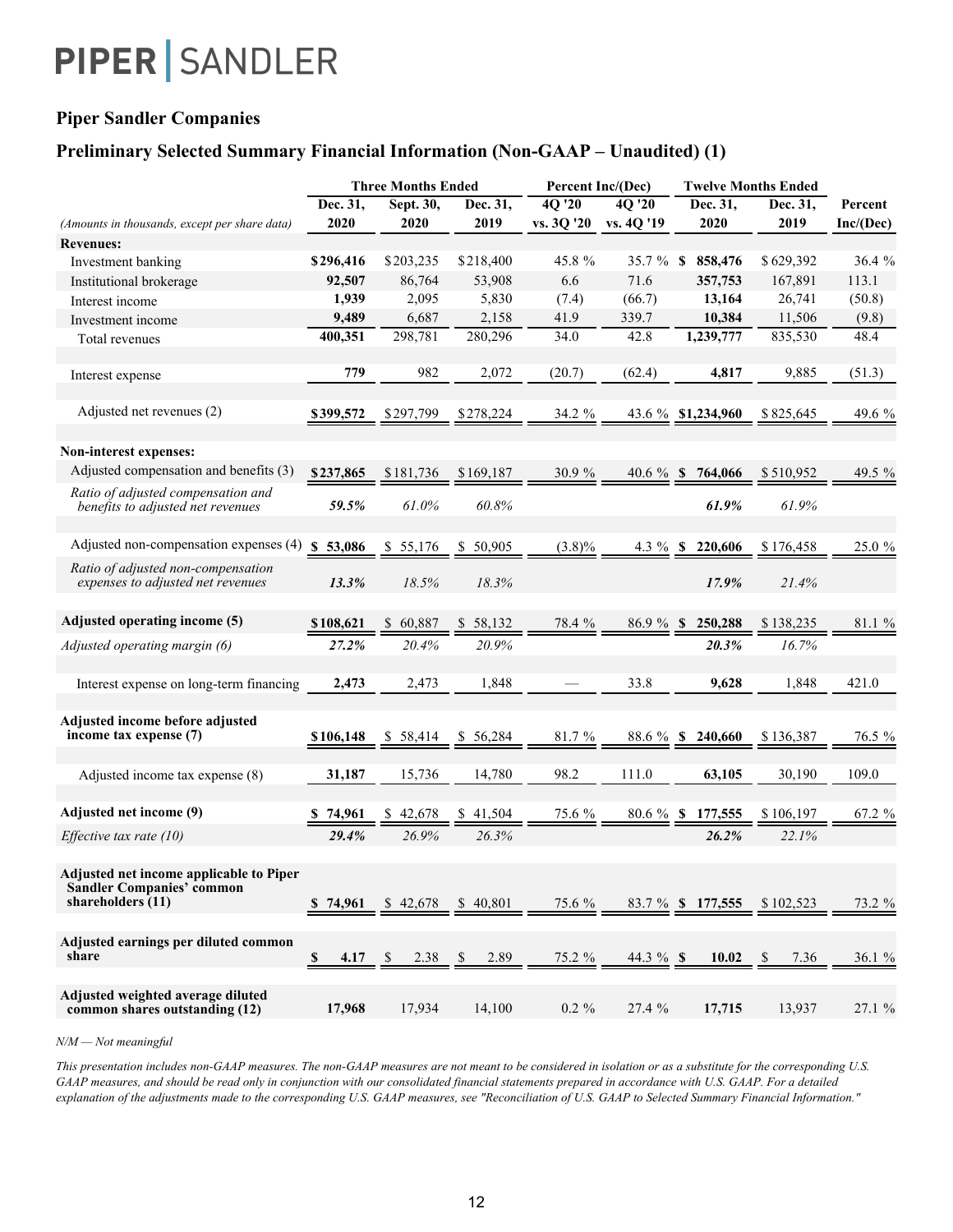### **Piper Sandler Companies**

## **Reconciliation of U.S. GAAP to Selected Summary Financial Information (1) (Unaudited)**

|                                                                                  |    |           | <b>Three Months Ended</b>  | <b>Twelve Months Ended</b> |               |          |                           |             |              |           |  |
|----------------------------------------------------------------------------------|----|-----------|----------------------------|----------------------------|---------------|----------|---------------------------|-------------|--------------|-----------|--|
|                                                                                  |    | Dec. 31,  |                            | Sept. 30,                  |               | Dec. 31, |                           | Dec. 31,    | Dec. 31,     |           |  |
| (Amounts in thousands, except per share data)                                    |    | 2020      |                            | 2020                       |               | 2019     |                           | 2020        |              | 2019      |  |
| Net revenues:                                                                    |    |           |                            |                            |               |          |                           |             |              |           |  |
| Net revenues - U.S. GAAP basis                                                   | \$ | 405,888   | \$                         | 303,719                    | S.            | 278,871  |                           | \$1,238,213 | S.           | 834,566   |  |
| Adjustments:                                                                     |    |           |                            |                            |               |          |                           |             |              |           |  |
| Revenue related to noncontrolling interests (13)                                 |    | (8,789)   |                            | (8, 393)                   |               | (2, 495) |                           | (12, 881)   |              | (10,769)  |  |
| Interest expense on long-term financing                                          |    | 2,473     |                            | 2,473                      |               | 1,848    |                           | 9,628       |              | 1,848     |  |
| Adjusted net revenues                                                            | \$ | 399,572   | \$                         | 297,799                    | S             | 278,224  |                           | \$1,234,960 | \$           | 825,645   |  |
| <b>Compensation and benefits:</b>                                                |    |           |                            |                            |               |          |                           |             |              |           |  |
| Compensation and benefits - U.S. GAAP basis                                      | \$ | 266,118   | \$                         | 209,660                    | \$            | 169,619  | S.                        | 877,462     | \$           | 516,090   |  |
| Adjustments:                                                                     |    |           |                            |                            |               |          |                           |             |              |           |  |
| Compensation from acquisition-related agreements                                 |    | (28, 253) |                            | (27, 924)                  |               | (432)    |                           | (113,396)   |              | (5, 138)  |  |
| Adjusted compensation and benefits                                               | \$ | 237,865   | \$                         | 181,736                    | <sup>\$</sup> | 169,187  | $\boldsymbol{\mathsf{s}}$ | 764,066     | \$           | 510,952   |  |
|                                                                                  |    |           |                            |                            |               |          |                           |             |              |           |  |
| Non-compensation expenses:                                                       |    |           |                            |                            |               |          |                           |             |              |           |  |
| Non-compensation expenses - U.S. GAAP basis                                      | \$ | 69,239    | \$                         | 69,410                     | \$            | 55,370   | \$                        | 292,203     | \$           | 199,497   |  |
| Adjustments:                                                                     |    |           |                            |                            |               |          |                           |             |              |           |  |
| Non-compensation expenses related to noncontrolling interests (13)               |    | (1,010)   |                            | (1,035)                    |               | (1, 119) |                           | (4,029)     |              | (4,306)   |  |
| Acquisition-related restructuring and integration costs                          |    | (3,537)   |                            | (1, 592)                   |               | (1,783)  |                           | (10, 755)   |              | (14, 321) |  |
| Amortization of intangible assets related to acquisitions                        |    | (11,606)  |                            | (11,607)                   |               | (1, 563) |                           | (44, 728)   |              | (4,298)   |  |
| Non-compensation expenses from acquisition-related agreements                    |    |           |                            |                            |               |          |                           | (12,085)    |              | (114)     |  |
| Adjusted non-compensation expenses                                               |    | 53,086    | \$                         | 55,176                     | \$            | 50,905   | \$                        | 220,606     | S            | 176,458   |  |
|                                                                                  |    |           |                            |                            |               |          |                           |             |              |           |  |
| Income from continuing operations before income tax expense:                     |    |           |                            |                            |               |          |                           |             |              |           |  |
| Income from continuing operations before income tax expense - U.S.<br>GAAP basis | \$ | 70,531    | \$                         | 24,649                     | \$            | 53,882   | \$                        | 68,548      | \$           | 118,979   |  |
| Adjustments:                                                                     |    |           |                            |                            |               |          |                           |             |              |           |  |
| Revenue related to noncontrolling interests (13)                                 |    | (8,789)   |                            | (8, 393)                   |               | (2, 495) |                           | (12, 881)   |              | (10,769)  |  |
| Interest expense on long-term financing                                          |    | 2,473     |                            | 2,473                      |               | 1,848    |                           | 9,628       |              | 1,848     |  |
| Non-compensation expenses related to noncontrolling interests (13)               |    | 1,010     |                            | 1,035                      |               | 1,119    |                           | 4,029       |              | 4,306     |  |
| Compensation from acquisition-related agreements                                 |    | 28,253    |                            | 27,924                     |               | 432      |                           | 113,396     |              | 5,138     |  |
| Acquisition-related restructuring and integration costs                          |    | 3,537     |                            | 1,592                      |               | 1,783    |                           | 10,755      |              | 14,321    |  |
| Amortization of intangible assets related to acquisitions                        |    | 11,606    |                            | 11,607                     |               | 1,563    |                           | 44,728      |              | 4,298     |  |
| Non-compensation expenses from acquisition-related agreements                    |    |           |                            |                            |               |          |                           | 12,085      |              | 114       |  |
| Adjusted operating income                                                        | \$ | 108,621   | \$                         | 60,887                     | S             | 58,132   | S                         | 250,288     | \$           | 138,235   |  |
| Interest expense on long-term financing                                          |    | (2, 473)  |                            | (2, 473)                   |               | (1,848)  |                           | (9,628)     |              | (1, 848)  |  |
| Adjusted income before adjusted income tax expense                               | S  | 106,148   | \$                         | 58,414                     | \$            | 56,284   | \$                        | 240,660     | $\mathbb{S}$ | 136,387   |  |
| Income tax expense:                                                              |    |           |                            |                            |               |          |                           |             |              |           |  |
| Income tax expense - U.S. GAAP basis                                             | \$ | 20,592    | \$                         | 5,674                      | \$            | 13,848   | \$                        | 19,192      | \$           | 24,577    |  |
| Tax effect of adjustments:                                                       |    |           |                            |                            |               |          |                           |             |              |           |  |
| Compensation from acquisition-related agreements                                 |    | 6,817     |                            | 6,733                      |               | 107      |                           | 27,456      |              | 1,014     |  |
| Acquisition-related restructuring and integration costs                          |    | 834       |                            | 385                        |               | 442      |                           | 2,043       |              | 3,551     |  |
| Amortization of intangible assets related to acquisitions                        |    | 2,944     |                            | 2,944                      |               | 383      |                           | 11,345      |              | 1,048     |  |
| Non-compensation expenses from acquisition-related agreements                    |    |           |                            |                            |               |          |                           | 3,069       |              |           |  |
| Adjusted income tax expense                                                      |    |           |                            |                            |               |          |                           |             |              |           |  |
|                                                                                  |    | 31,187    | $\boldsymbol{\mathcal{S}}$ | 15,736                     |               | 14,780   |                           | 63,105      |              | 30,190    |  |

*Continued on next page*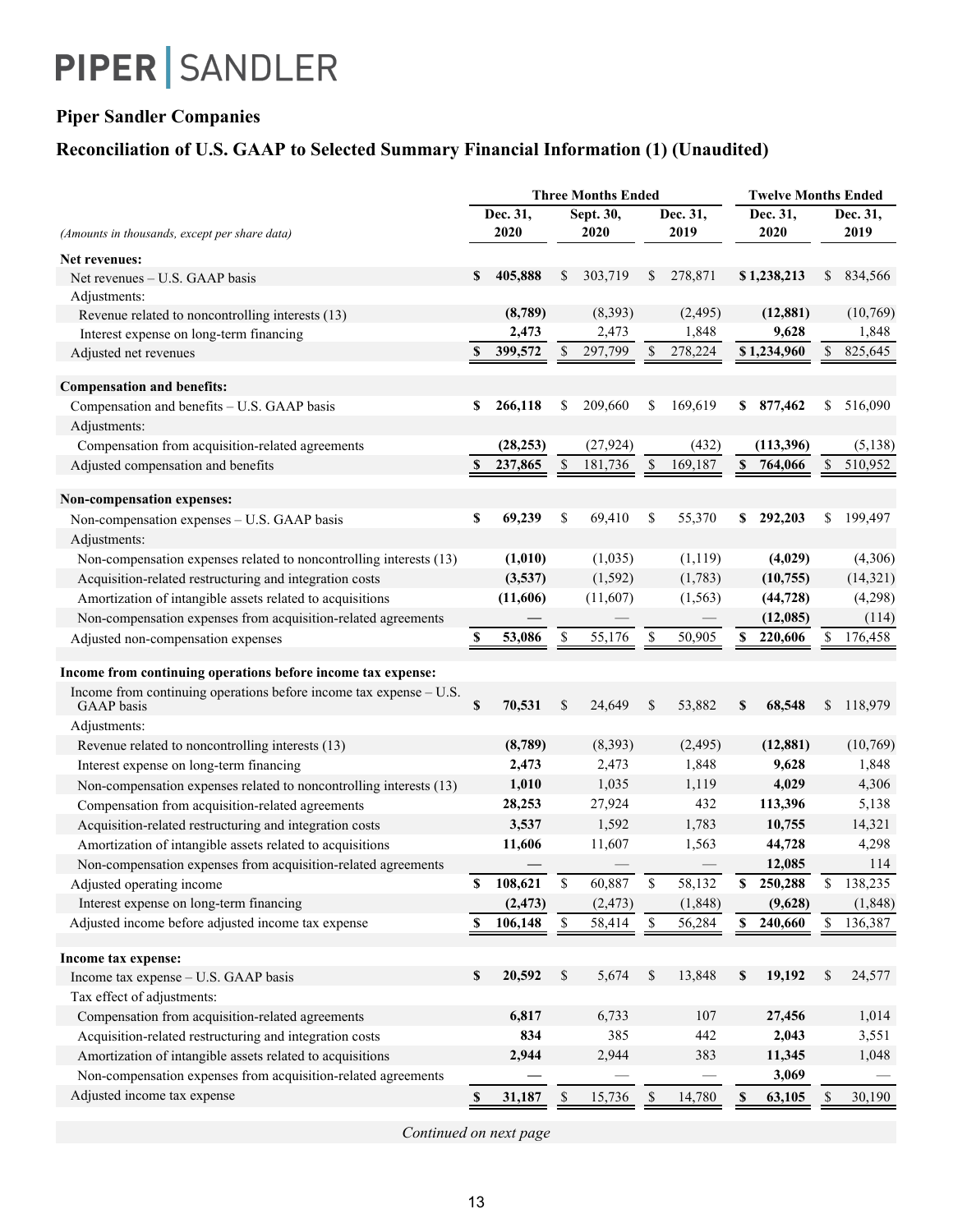### **Piper Sandler Companies**

### **Reconciliation of U.S. GAAP to Selected Summary Financial Information (1) (Unaudited)**

|                                                                                              |              |                          |                           | <b>Three Months Ended</b> |             |                          |             |         | <b>Twelve Months Ended</b> |         |  |
|----------------------------------------------------------------------------------------------|--------------|--------------------------|---------------------------|---------------------------|-------------|--------------------------|-------------|---------|----------------------------|---------|--|
|                                                                                              |              | Dec. 31,                 |                           | Sept. 30,                 |             | Dec. 31,                 | Dec. 31,    |         | Dec. 31,                   |         |  |
| (Amounts in thousands, except per share data)                                                |              | 2020                     |                           | 2020                      |             | 2019                     |             | 2020    |                            | 2019    |  |
| Net income applicable to Piper Sandler Companies:                                            |              |                          |                           |                           |             |                          |             |         |                            |         |  |
| Net income applicable to Piper Sandler Companies - U.S. GAAP<br>basis                        | \$           | 42,160                   | \$                        | 11,617                    | \$          | 38,658                   | \$          | 40,504  | \$                         | 111,711 |  |
| Adjustment to exclude net income from discontinued operations                                |              |                          |                           |                           |             |                          |             |         |                            | 23,772  |  |
| Net income from continuing operations                                                        | S            | 42,160                   | $\mathbf S$               | 11,617                    | $\mathbf S$ | 38,658                   | S           | 40,504  | \$                         | 87,939  |  |
| Adjustments:                                                                                 |              |                          |                           |                           |             |                          |             |         |                            |         |  |
| Compensation from acquisition-related agreements                                             |              | 21,436                   |                           | 21,191                    |             | 325                      |             | 85,940  |                            | 4,124   |  |
| Acquisition-related restructuring and integration costs                                      |              | 2,703                    |                           | 1,207                     |             | 1,341                    |             | 8,712   |                            | 10,770  |  |
| Amortization of intangible assets related to acquisitions                                    |              | 8,662                    |                           | 8,663                     |             | 1,180                    |             | 33,383  |                            | 3,250   |  |
| Non-compensation expenses from acquisition-related agreements                                |              |                          |                           |                           |             |                          |             | 9,016   |                            | 114     |  |
| Adjusted net income                                                                          | S            | 74,961                   | \$                        | 42,678                    | \$          | 41,504                   | S           | 177,555 | \$                         | 106,197 |  |
| Net income applicable to Piper Sandler Companies' common<br>shareholders:                    |              |                          |                           |                           |             |                          |             |         |                            |         |  |
| Net income applicable to Piper Sandler Companies' common<br>shareholders $-$ U.S. GAAP basis | \$           | 42,160                   | \$                        | 11,617                    | \$          | 38,006                   | \$          | 40,504  | \$                         | 107,200 |  |
| Adjustment to exclude net income from discontinued operations                                |              |                          |                           |                           |             |                          |             |         |                            | 22,928  |  |
| Net income from continuing operations                                                        | \$           | 42,160                   | \$                        | 11,617                    | \$          | 38,006                   | \$          | 40,504  | \$                         | 84,272  |  |
| Adjustment related to participating shares (14)                                              |              |                          |                           |                           |             |                          |             |         |                            | 625     |  |
|                                                                                              | S            | 42,160                   | $\boldsymbol{\mathsf{S}}$ | 11,617                    | $\mathbb S$ | 38,006                   | \$          | 40,504  | \$                         | 84,897  |  |
| Adjustments:                                                                                 |              |                          |                           |                           |             |                          |             |         |                            |         |  |
| Compensation from acquisition-related agreements                                             |              | 21,436                   |                           | 21,191                    |             | 319                      |             | 85,940  |                            | 3,981   |  |
| Acquisition-related restructuring and integration costs                                      |              | 2,703                    |                           | 1,207                     |             | 1,316                    |             | 8,712   |                            | 10,397  |  |
| Amortization of intangible assets related to acquisitions                                    |              | 8,662                    |                           | 8,663                     |             | 1,160                    |             | 33,383  |                            | 3,138   |  |
| Non-compensation expenses from acquisition-related agreements                                |              |                          |                           |                           |             |                          |             | 9,016   |                            | 110     |  |
| Adjusted net income applicable to Piper Sandler Companies' common<br>shareholders            |              | 74,961                   |                           | 42,678                    |             | 40.801                   |             | 177,555 |                            | 102,523 |  |
| Earnings per diluted common share:                                                           |              |                          |                           |                           |             |                          |             |         |                            |         |  |
| Earnings per diluted common share - U.S. GAAP basis                                          | S            | 2.66                     | \$                        | 0.78                      | \$          | 2.70                     | \$          | 2.72    | <sup>\$</sup>              | 7.69    |  |
| Adjustment to exclude net income from discontinued operations                                |              |                          |                           |                           |             |                          |             |         |                            | 1.65    |  |
| Income from continuing operations                                                            | $\mathbf{s}$ | 2.66                     | $\mathsf{\$}$             | 0.78                      | \$          | 2.70                     | S           | 2.72    | $\mathcal{S}$              | 6.05    |  |
| Adjustment for inclusion of unvested acquisition-related stock                               |              | (0.55)                   |                           | (0.49)                    |             |                          |             | (1.89)  |                            |         |  |
| Adjustment related to participating shares (14)                                              |              |                          |                           |                           |             |                          |             |         |                            | 0.04    |  |
|                                                                                              | $\mathbf S$  | 2.11                     | \$                        | 0.29                      | \$          | 2.70                     | $\mathbf S$ | 0.83    | $\mathbf S$                | 6.09    |  |
| Adjustments:                                                                                 |              |                          |                           |                           |             |                          |             |         |                            |         |  |
| Compensation from acquisition-related agreements                                             |              | 1.34                     |                           | 1.43                      |             | 0.02                     |             | 5.76    |                            | 0.29    |  |
| Acquisition-related restructuring and integration costs                                      |              | 0.17                     |                           | 0.08                      |             | 0.08                     |             | 0.58    |                            | 0.75    |  |
| Amortization of intangible assets related to acquisitions                                    |              | 0.55                     |                           | 0.58                      |             | $0.08\,$                 |             | 2.24    |                            | 0.23    |  |
| Non-compensation expenses from acquisition-related agreements                                |              | $\overline{\phantom{0}}$ |                           | $\overline{\phantom{0}}$  |             | $\overline{\phantom{0}}$ |             | 0.61    |                            | 0.01    |  |
| Adjusted earnings per diluted common share                                                   |              | 4.17                     | \$                        | 2.38                      | \$          | 2.89                     | S           | 10.02   | \$                         | 7.36    |  |
| Weighted average diluted common shares outstanding:                                          |              |                          |                           |                           |             |                          |             |         |                            |         |  |
| Weighted average diluted common shares outstanding - U.S. GAAP<br>basis                      |              | 15,860                   |                           | 14,853                    |             | 14,100                   |             | 14,901  |                            | 13,937  |  |
| Adjustment:                                                                                  |              |                          |                           |                           |             |                          |             |         |                            |         |  |
| Unvested acquisition-related restricted stock with service conditions                        |              | 2,108                    |                           | 3,081                     |             |                          |             | 2,814   |                            |         |  |
| Adjusted weighted average diluted common shares outstanding                                  |              | 17,968                   |                           | 17,934                    |             | 14,100                   |             | 17,715  |                            | 13,937  |  |

*This presentation includes non-GAAP measures. The non-GAAP measures are not meant to be considered in isolation or as a substitute for the corresponding U.S. GAAP measures, and should be read only in conjunction with our consolidated financial statements prepared in accordance with U.S. GAAP.*